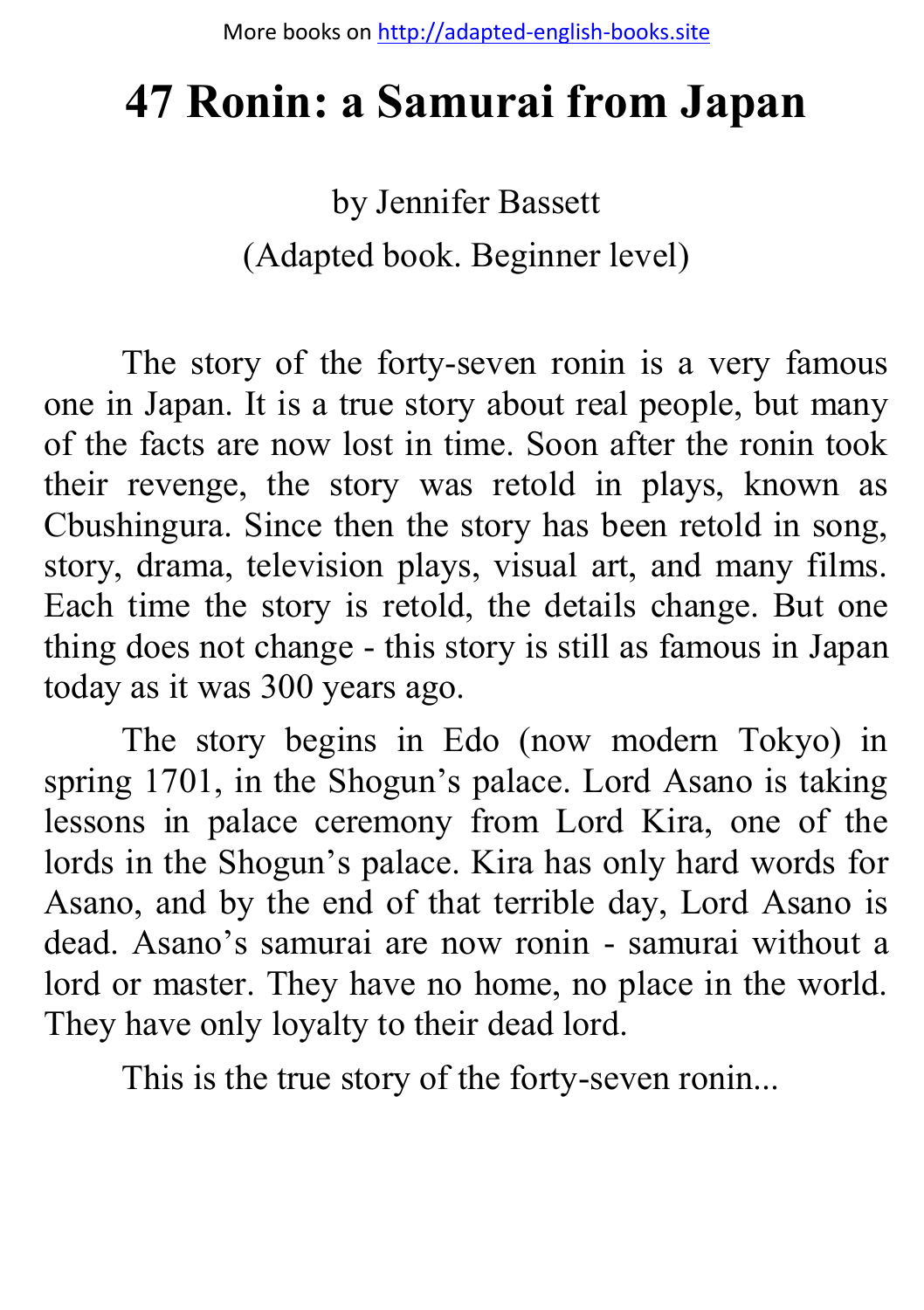#### **Samurai**

In the old days in Japan, the samurai were warriors, fighting men. They served a daimyo, one of the great Japanese lords. They lived in his castle, fought for him, and died for him. They fought with long swords and short swords, spears, and bows and arrows. They were brave, fierce men, famous for their loyalty to their lord.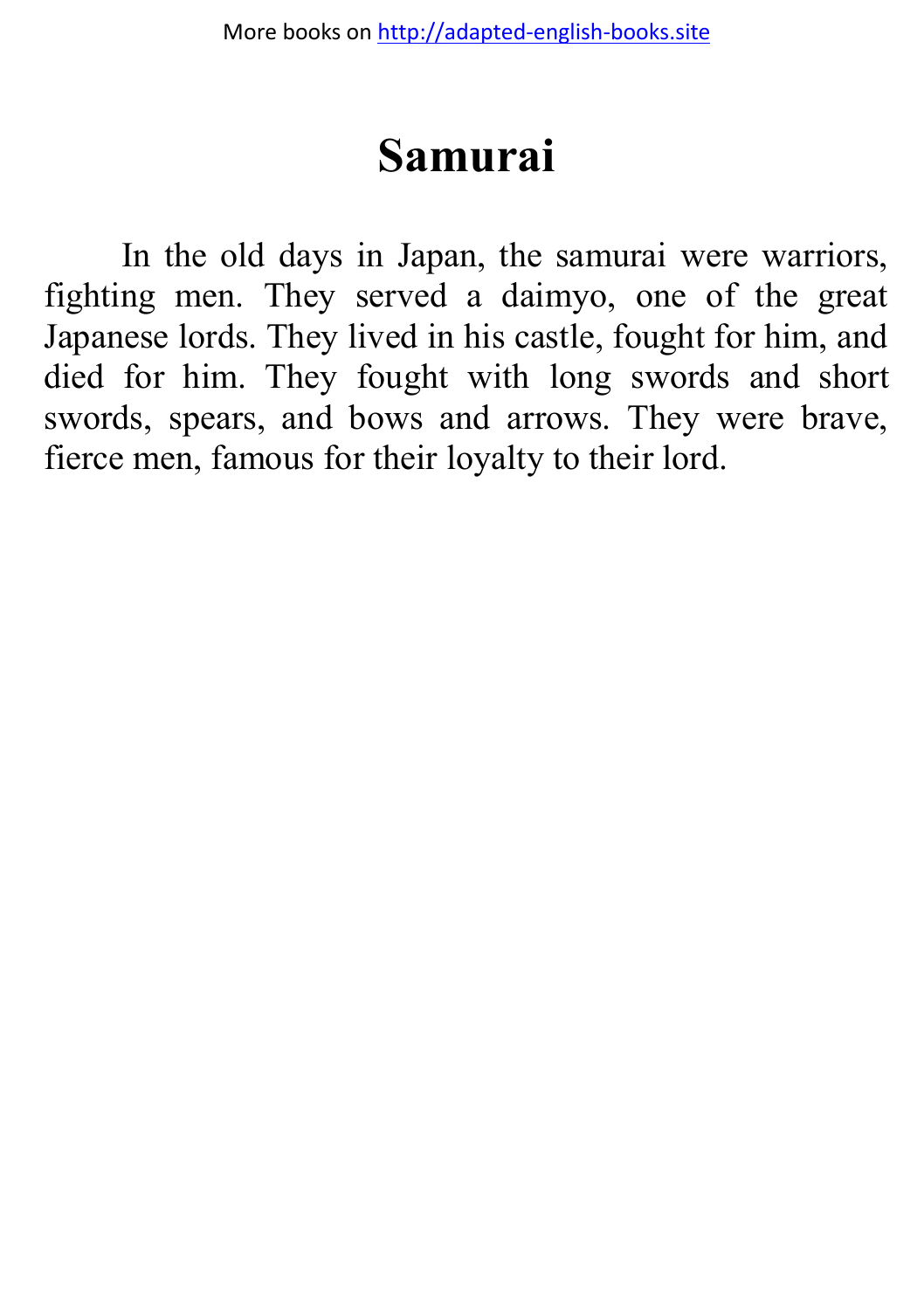## CHAPTER ONE **The Death of Asano**

'Good morning, Lord Asano.'

The speaker was Lord Kira Yoshinaka, a tall man, in black. He stood in the middle of a room in the Shogun's palace. He watched Lord Asano, and waited.

Lord Asano Naganori was a younger man, thirty-four years to Lord Kira's sixty years. He walked slowly across the room from the door, and stopped in front of Kira.

'Lord Kira,' he said coldly. 'Good morning.' And then he bowed, just a small bow of the head.

Lord Kira bowed too, an even smaller bow. He smiled, but his eyes were cold.

'Are you ready for your next lesson, Lord Asano?' he said. 'You have much to learn about palace ceremony, and you are a very slow student. Shall we begin?'

Lord Asano bowed again, but did not speak. His mouth was a thin, hard line. Every day Kira called him 'slow', or 'stupid', or 'difficult', and he did not like it.

In the Shogun's palace at Edo in the year 1701, ceremony was very important. The right words, at the right time of day. The right bow, small or deep, for different people. The right clothes, at different hours of the day. The right presents, for the right people... This was the way of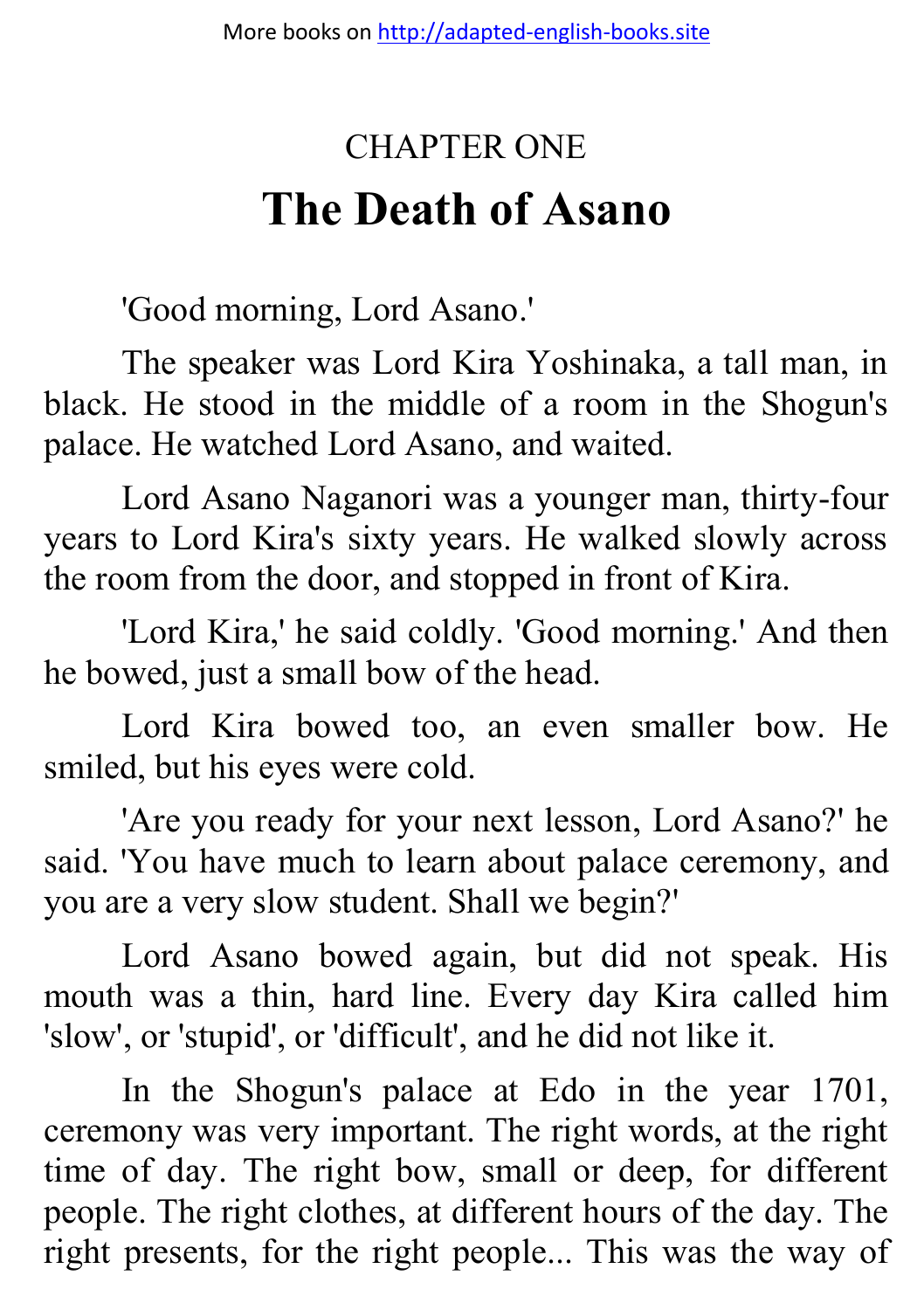life in the Shogun's palace, and Lord Kira was the teacher of ceremony - for this Shogun, and for many Shoguns before him. After forty years as a teacher, Kira knew everything about the ceremony of the palace.

But Lord Asano knew nothing. He was a daimyo from the country, from Ako Castle, a place seventeen days' journey by horse to the south-west of Edo. The daimyo were powerful men in Japan at this time, and were rulers in their own part of the country. But daimyo must also serve the Shogun, and every year the Shogun called two of them to his palace at Edo.

'Every day is the same,' said Asano angrily, at his house in Edo that evening. 'Every day I must do this ceremony, or that ceremony, I must stand here, or there, bow to this person, or that person. And I must do six months of this! Every day Kira calls me bad names! I make mistakes because he is a bad teacher!'

Hayami, one of Asano's samurai, helped him with his ceremonial clothes. Hayami was very good with the bow and arrow, but not so good with words.

'Lord, I heard something about Kira,' he said.

'What?' said Asano.

'He likes presents, and money. The other daimyo gives him presents or money, and then Kira is happy, and the lessons go well. Why don't you give him a present?'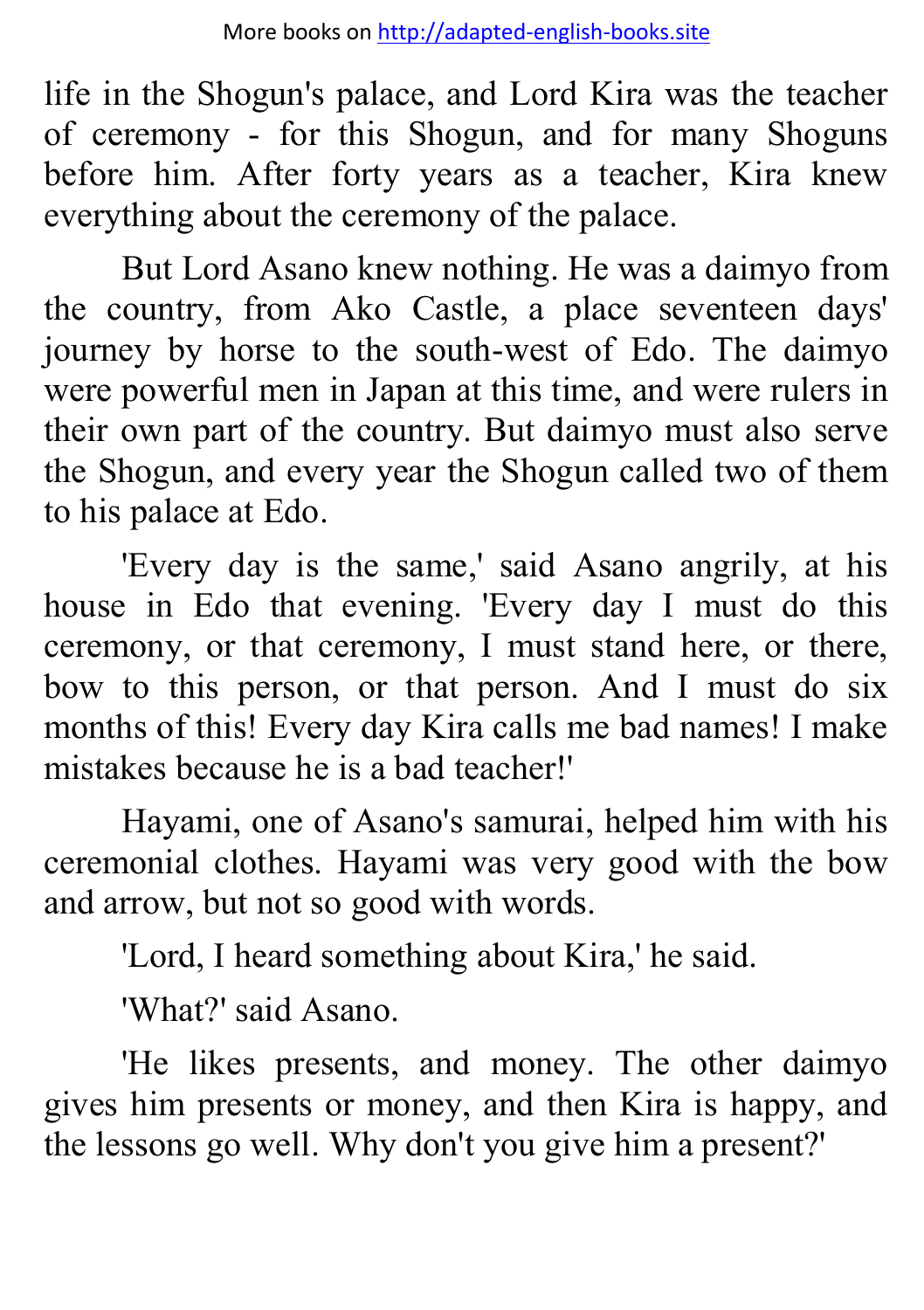'No!' shouted Asano. 'I am Lord Asano of Ako, and I do not give presents to the Shogun's servants! His job is to teach me ceremony, not to ask for presents!'

Hayami said nothing more, but he was afraid for his master. Every day Asano came back from the palace with an angry face, and angry words.

'How is this going to end?' Hayami said to Kataoka, another of Asano's samurai. 'Four more months of this. What can I do? We need Oishi here. Lord Asano doesn't listen to me, but he listens to Oishi sometimes.'

But Oishi Yoshio was at Ako Castle, a long way away. He was the captain of Lord Asano's three hundred samurai. When Lord Asano came to Edo, most of his samurai came with him, but Oishi stayed behind at Ako to take care of everything there.

\* \* \*

It ended suddenly on a spring day in 1701.

The day began well, with a blue sky and the song of birds in the palace gardens. Lord Asano arrived at the palace, put on his ceremonial clothes, and went for his lesson with Lord Kira.

Perhaps Kira was tired that day. Perhaps he was angry because there were no presents from Lord Asano. Perhaps he just did not like the young lord from Ako.

'You must wait,' he told Asano. 'I have another, more important meeting first.' He turned his back on Lord Asano. 'What a stupid man!' Kira said. Usually, he said things like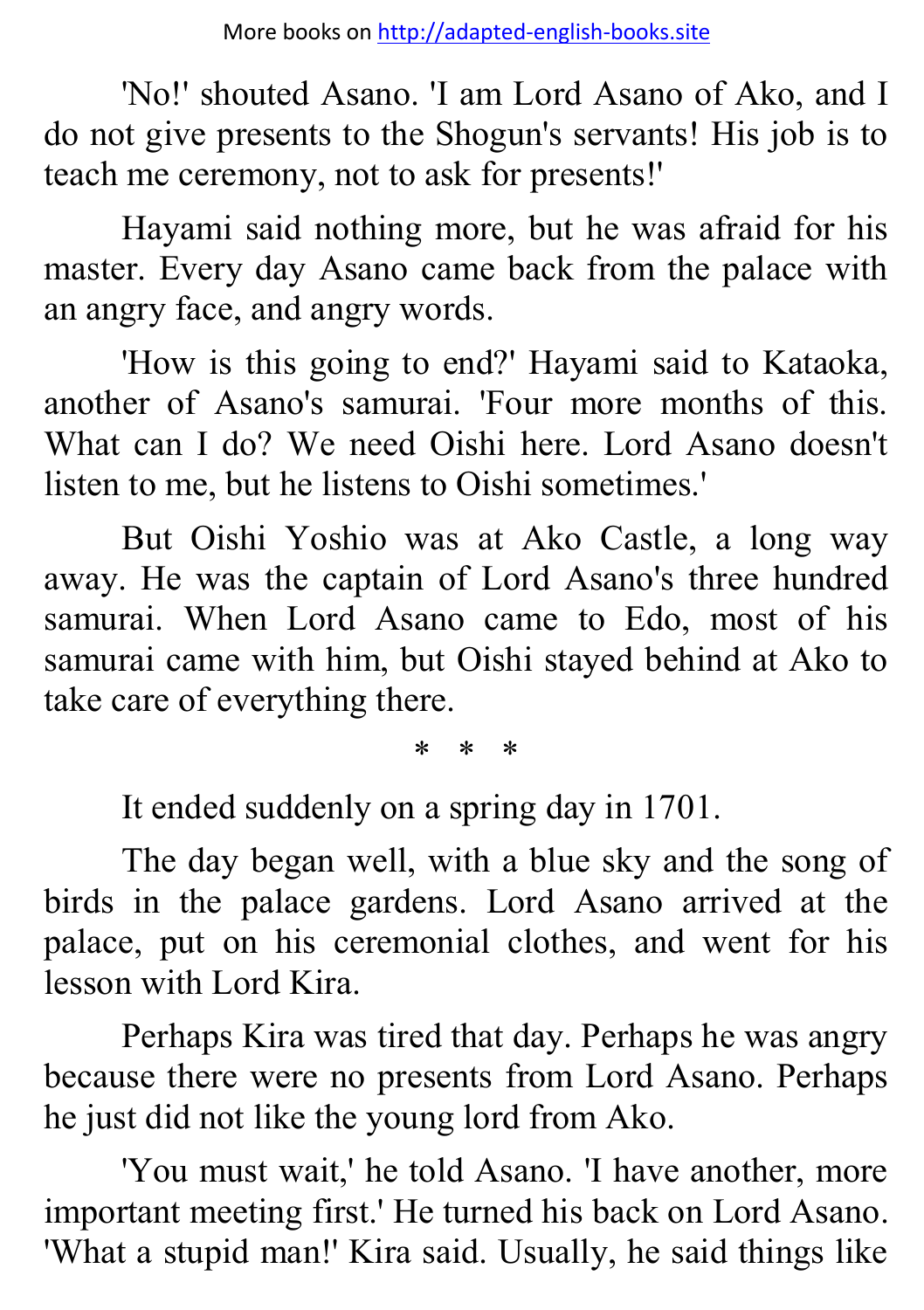this in a quiet voice, but today he did not speak quietly, and everybody in the great palace room could hear him. 'I hear Asano's wife is stupid too, and his children,' Lord Kira said to the room.

Something broke inside Lord Asano. 'Lord Kira, stop a moment,' he cried.

'Well, what is it?' said Kira, turning back to Asano.

People remembered this moment for many years. Asano drew his sword, and attacked Lord Kira. With a cry, Kira put his hand to his head, but he did not fall. Asano lifted his sword again, but now there were palace guards around him. They: pulled him to the floor, and held his sword arm. Lord Kira ran away. There was a deep cut on his face.

The Shogun's palace was a place of ceremony, not a place for fighting. It was a terrible thing to do - to draw a sword and attack someone inside the palace.

The attack happened at about midday. At one o'clock the guards took Asano to the house of another daimyo. At four o'clock an order came from the Shogun. 'Lord Asano must die, but because he is a daimyo, he can die the samurai way, with honour. He can commit seppuku.'

And so it happened. At six o'clock that same day Lord Asano of Ako committed seppuku. He took out his long knife, and cut into his stomach from left to right.

Outside the palace Lord Asano's samurai, Kataoka, knew nothing of this. He waited for his master to leave the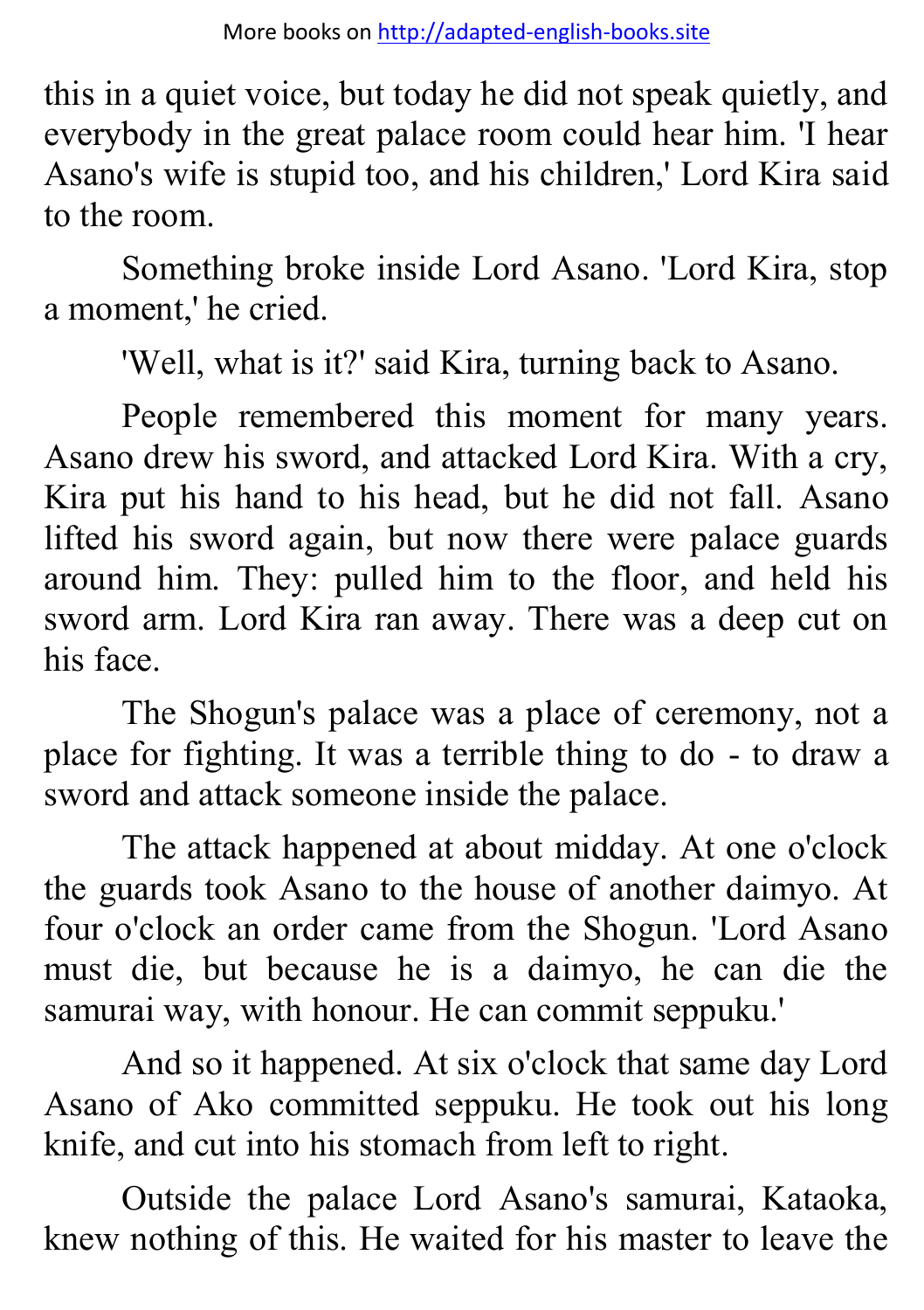palace at the end of the day, but Asano never came. At last another daimyo told Kataoka the terrible news.

Kataoka ran back to Asano's house in Edo, and called for Hayami and the other samurai. 'Our lord is dead,' he cried. 'Get the horses ready! We must ride to Ako at once!'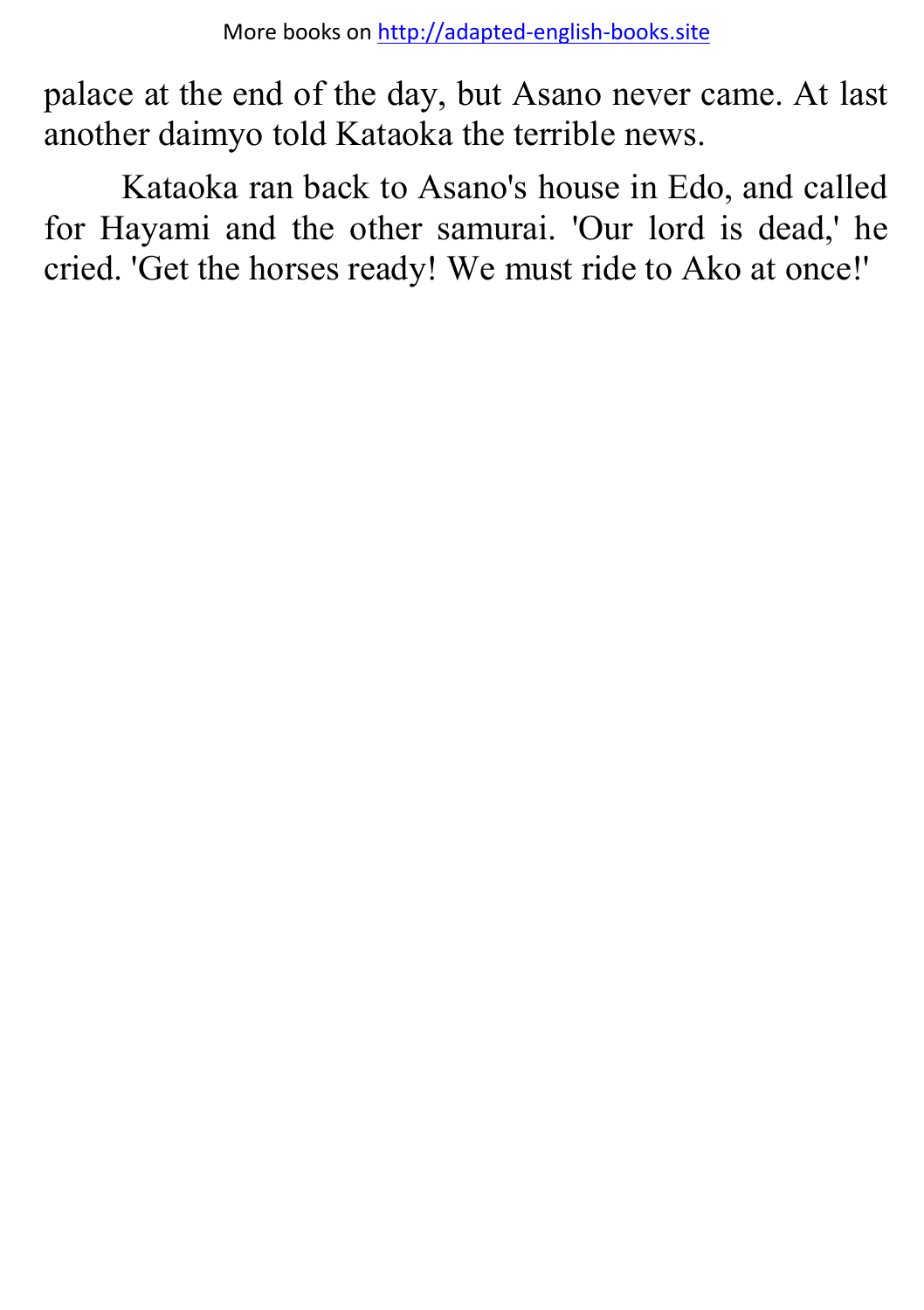### CHAPTER TWO **The Plan**

At that time, it was usually a journey of seventeen days from Edo to Ako, but Kataoka and Hayami did the journey in ten days. When they arrived at Ako Castle, they were tired, dirty, hungry, and thirsty. Oishi Yoshio, the captain of the Ako samurai, was not pleased with them. 'Look at you!' he said. 'What kind of samurai are you? Dirty clothes, dirty horses...'

But Oishi forgot about that when he heard the terrible news of Lord Asano's death.

'And that's not all,' said Hayami. He pushed the hair out of his eyes. 'The Shogun's government is going to take Lord Asano's castle, his land, his money - everything! Can they do that, Oishi?'

'Yes,' said Oishi. 'They can. To draw a sword in the Shogun's palace is a crime. But why did Lord Asano attack Kira? What happened? Did they fight?'

'We don't know,' said Kataoka, 'we weren't there! But Lord Asano was angry every day because of Lord Kira.'

'But Asano didn't kill Kira?' said Oishi.

'No,' said Hayami. 'Kira is alive and well. People say that he just has a cut on his head.'

'And where is Lord Asano's body now?' asked Oishi.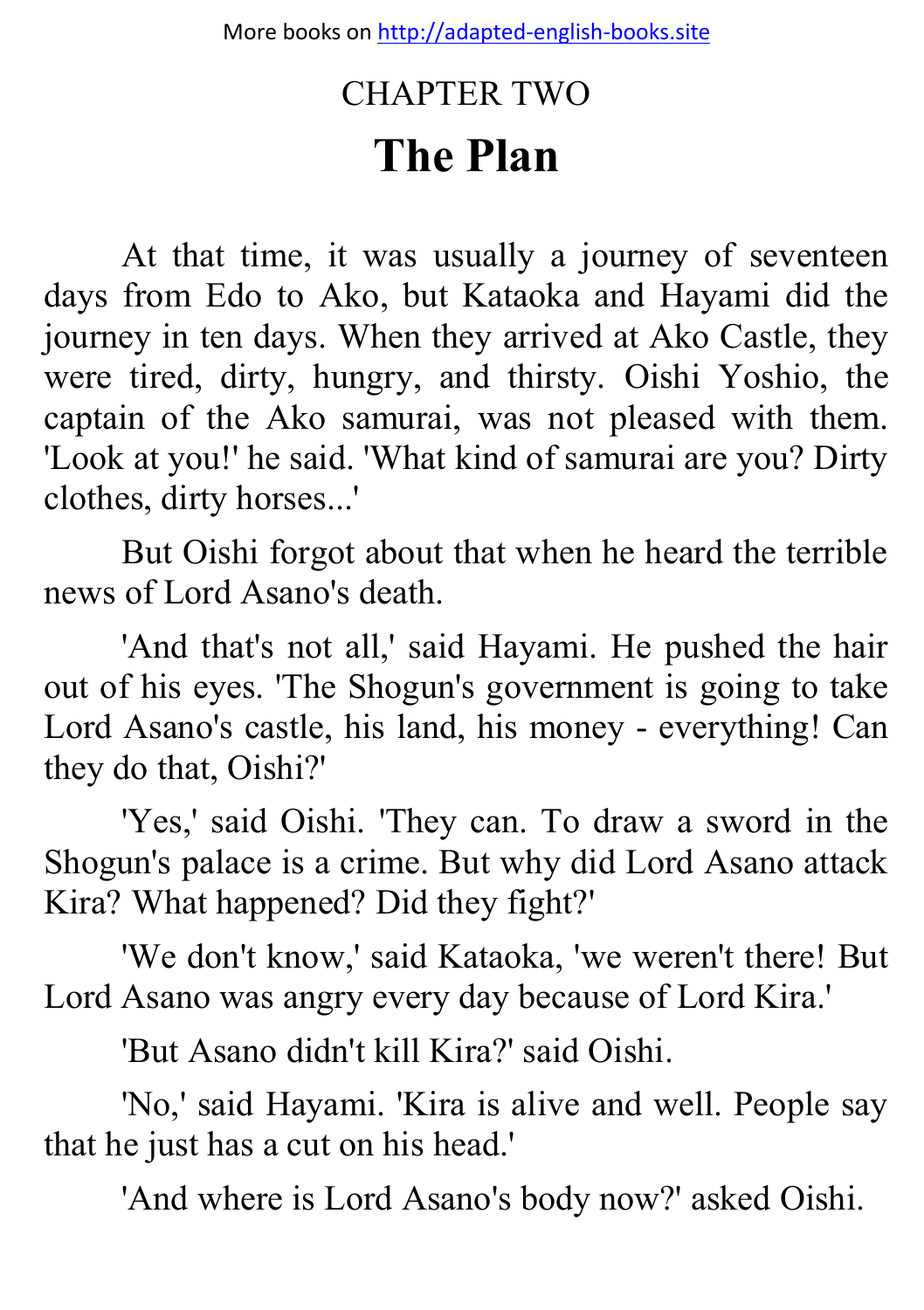More books o[n http://adapted-english-books.site](http://adapted-english-books.site/)

'They're taking it to the temple of Sengaku-ji,' said Kataoka, 'just outside Edo. Some of our samurai went with the body. Then they are coming back to Ako.'

\* \* \*

During the next days, Lord Asano's samurai made the journey down to Ako. Some of them brought news.

'Lord Asano's younger brother, Daigaku, is under house arrest in Edo,' Yoshida told Oishi. Yoshida was one of the older samurai. He and Oishi were old friends.

'Did you see Daigaku?' asked Oishi.

'Yes, just for two minutes. They're going to send him away, to Hiroshima, to the Asano family there.'

Soon there were nearly three hundred of Asano's samurai at Ako, and Oishi Yoshio called a meeting. It was a noisy, angry meeting.

Horibe was a famous swordsman. He was a fierce fighter, and a brave man, but he did not often stop to think before he spoke. He was the first to speak.

'Lord Asano is dead because of Kira,' he shouted to the meeting. 'Kira is a killer. A man cannot live under the same sky as the killer of his lord. This is the code of the samurai! When do we attack Kira?'

The samurai began to talk, but Oishi held up his hand. 'Nobody questions your honour as a samurai, Horibe. But we are not samurai now, we are ronin. We have no master, no lord. The Shogun's government killed Lord Asano because of a crime - the crime of drawing a sword in the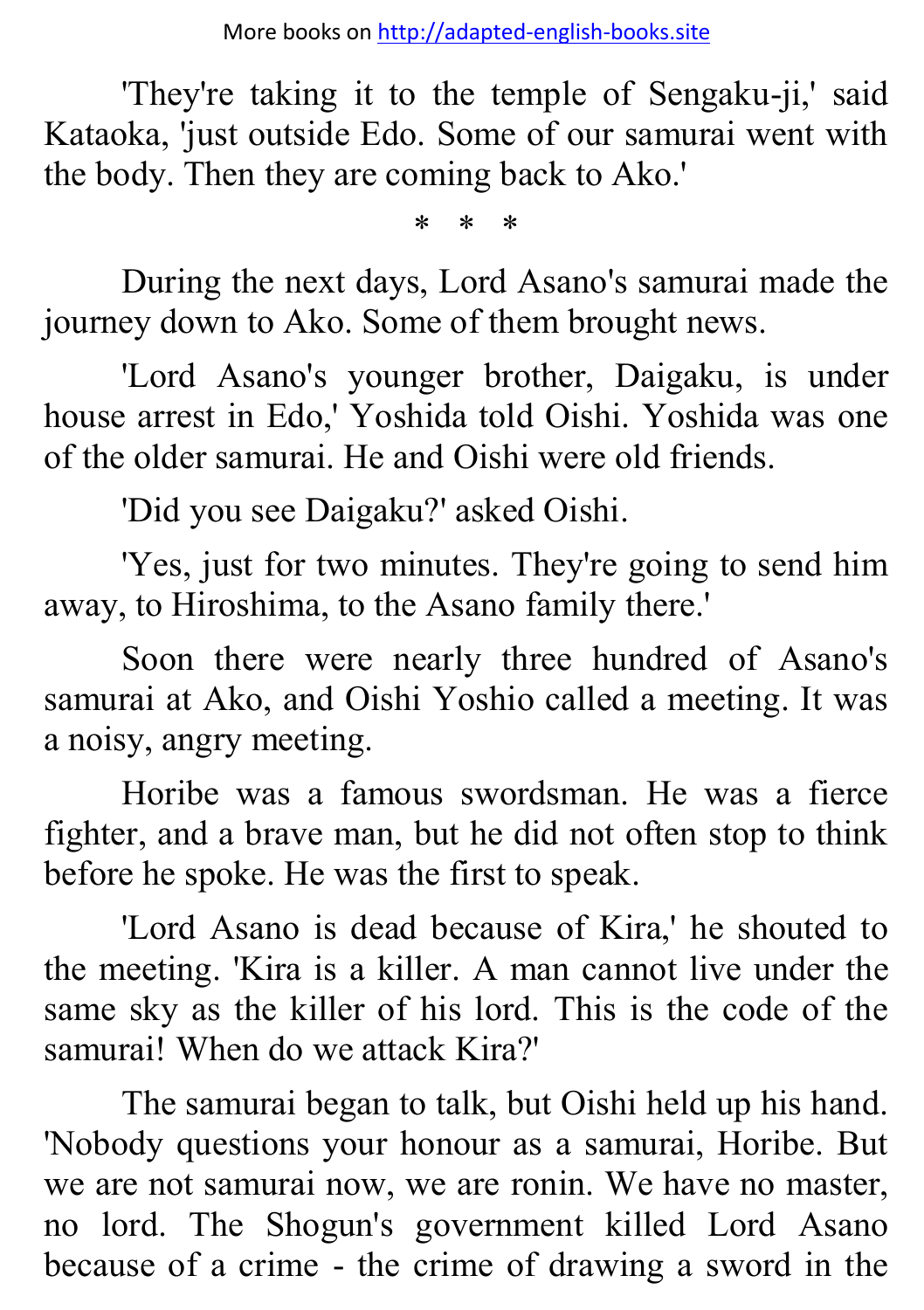palace. And why did this crime happen? Because of Lord Kira. We want revenge for our lord's death, and that means Kira must die. But he knows that, and he has many friends in the government. So we must be careful, we must be clever.'

'Careful? Clever?' shouted Horibe. 'What kind of samurai are you? We must attack Lord Kira at once! In Edo, people in the streets are saying that. They know we must take revenge for Asano's death. People want us to do that! It is the samurai way!'

'So you want to die a dog's death outside the palace?' called Yoshida. 'How many guards are there at the palace? Eh? Tell me that! Hundreds! We can't get near Kira - he knows we want him, so he has hundreds of guards around him, day and night.'

'The government is going to take Ako Castle away from the Asano family,' called another samurai. 'When the government soldiers come here, can we fight them? Can we hold Ako Castle for Daigaku? He's the head of the Asano family now.'

Kataoka answered this question. 'For a week, perhaps. But not longer. No, the Asano family at Ako is finished. We must leave Ako Castle and begin new lives as ronin.'

'So what can we do?' called Okuda, one of Horibe's friends. 'Tell us, Oishi! What can we do?'

'What do you want?' said Oishi. 'Do you want revenge? Revenge has a price, and the price is death. We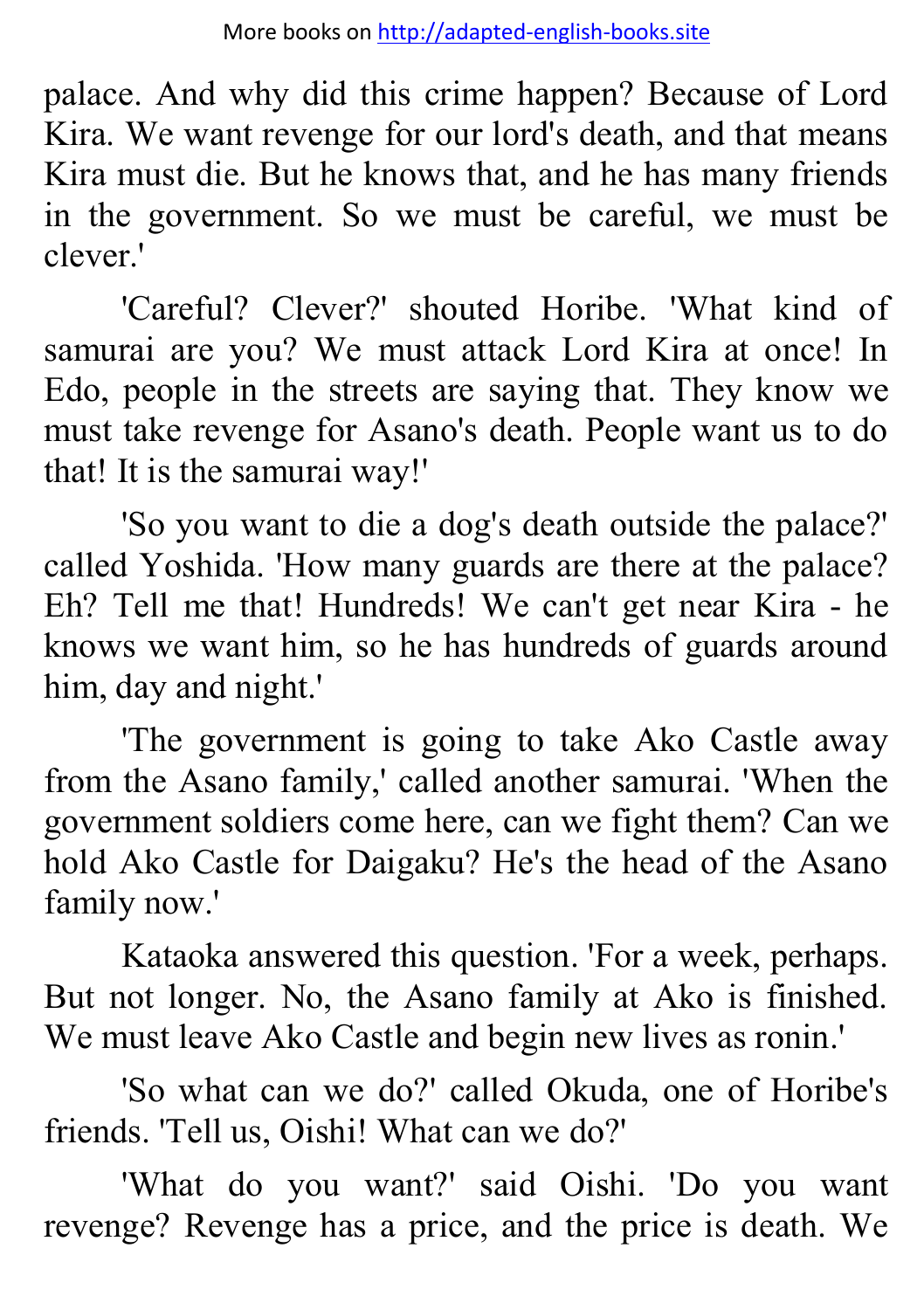cannot hope to live after we take our revenge on Kira. We must commit seppuku - everyone of us.'

'We are samurai!' cried a man called Hara. 'Death with honour is always better than a life without honour. That is the samurai code!'

Oishi smiled. 'There are brave hearts in this room. Now go away, and think. Think about the samurai way. Where is the road to honour? Can you live under the same sky as the killer of your daimyo? Think long and carefully. Talk to your families, and come back here in three days. Or leave Ako and begin a new life.'

In the next two days many ronin left the castle. They took their families and went away, perhaps to serve a new daimyo, perhaps to work in the cities, perhaps to go hungry. The life of a ronin was not easy.

After three days Oishi called the next meeting. He and Yoshida stood at the door and watched. Horibe, Okuda, and their friends arrived first, of course. Then more came, twenty, thirty, forty, fifty... sixty-two.

Yoshida closed the doors, and Oishi began to speak.

'You are here because you want revenge for the death of our daimyo. You are true samurai, loyal to your lord in life - and in death. We must make a league together - a league for revenge. But for now, we must be silent, we must be secret, we must wait for months, maybe years, before we can move. We cannot attack Kira now, because he and his guards are waiting for us. But when he forgets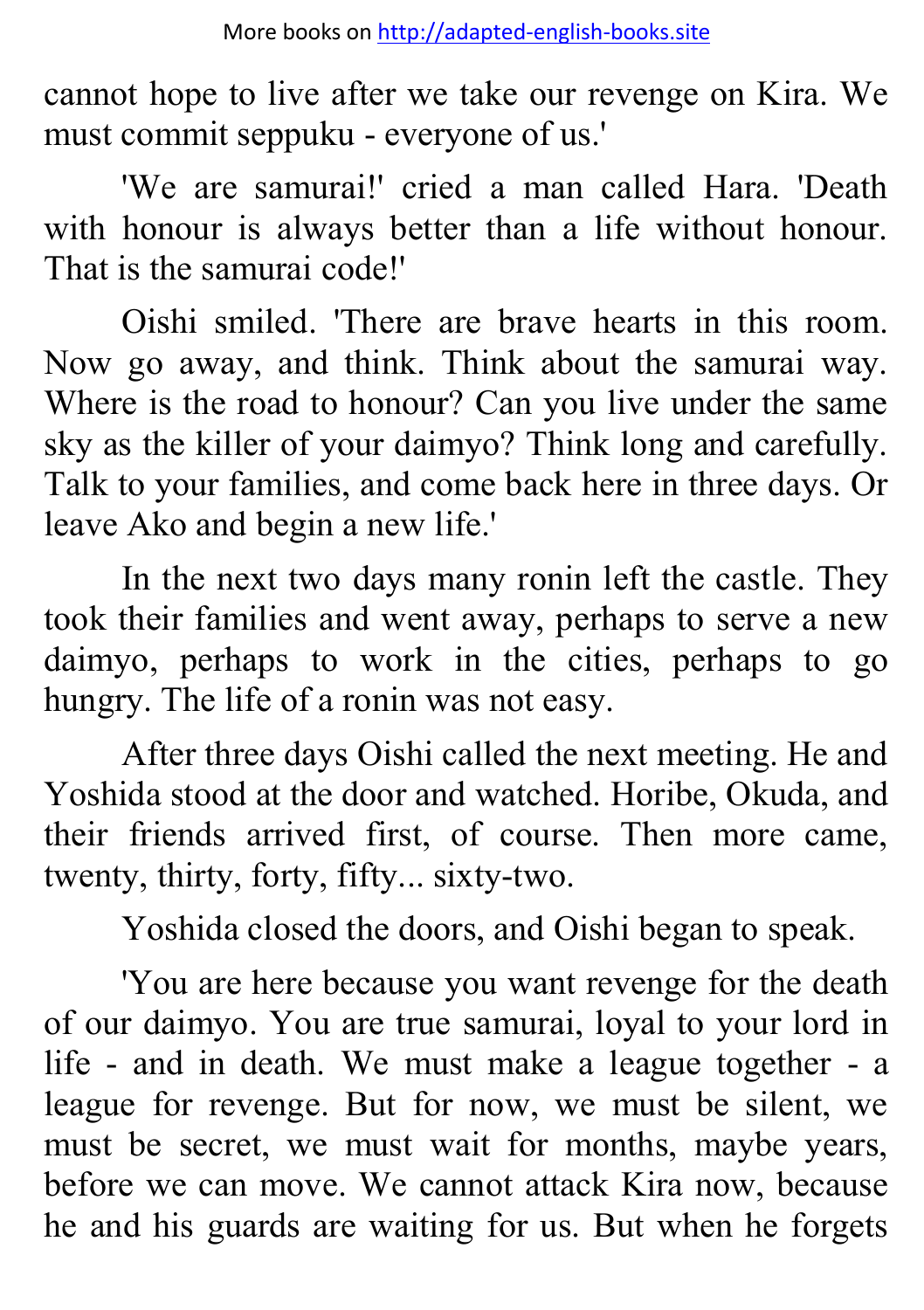about us, then we can move. Because we, the ronin - we do not forget. We can wait a long, long time for revenge.'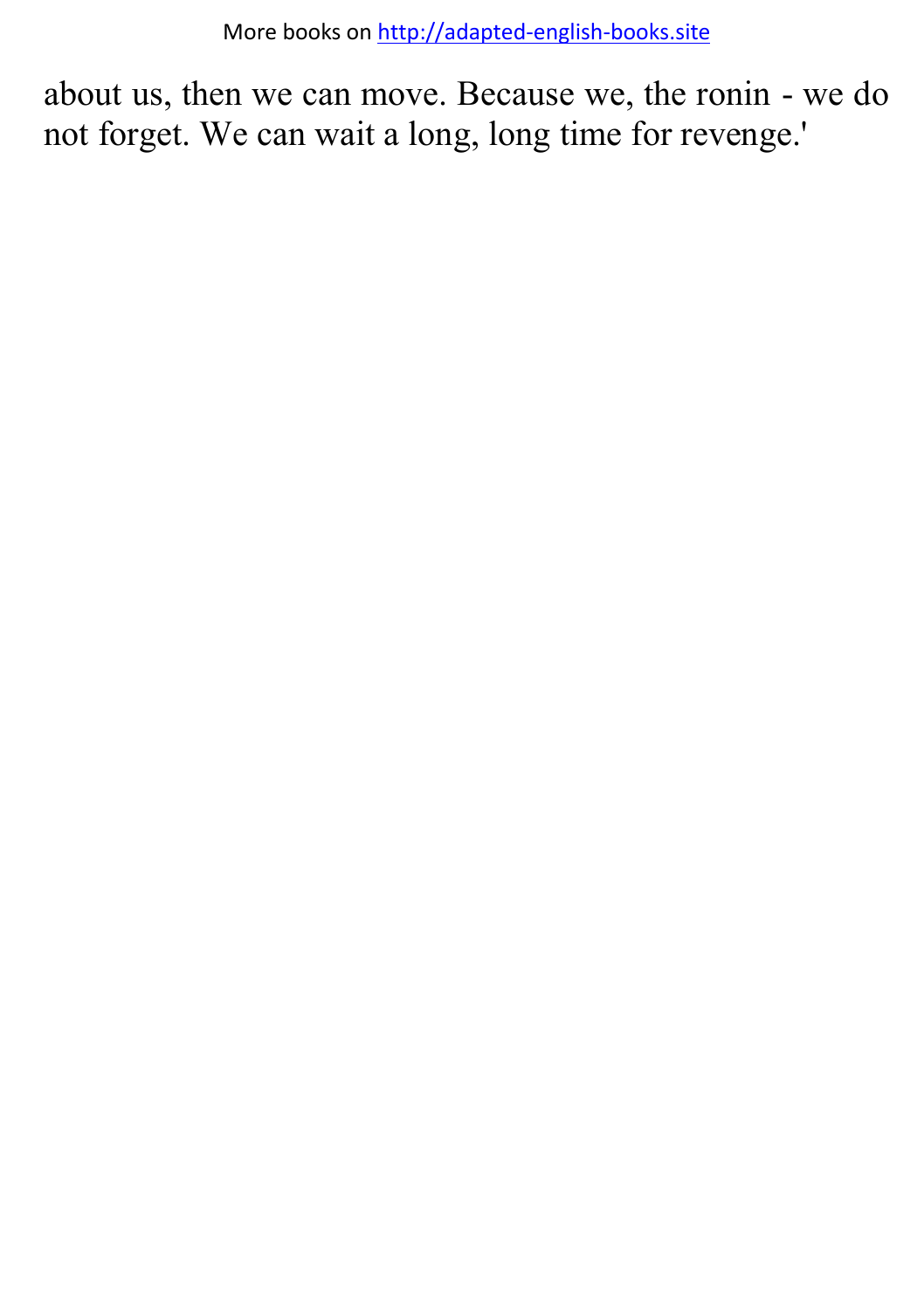## CHAPTER THREE **The Long Wait**

And so it was. The soldiers of the Shogun's government came to Ako, took the castle and the land. And then the sixty-two ronin left Ako to go their different ways. Oishi talked to every ronin in the league before they left Ako, and every man had a plan.

Some of the ronin went to Edo. There, they found jobs as workmen, guards, or gardeners. Other ronin went to live in Osaka or other cities.

'Live very quietly,' Oishi told them. 'Don't talk about revenge, don't talk about anything to anybody. Meet secretly, and be careful of spies. Kira's men are going to be everywhere, watching and listening, all the time.'

Oishi took his family, his wife and three children, to live near Kyoto. Three of the ronin went with him - Kataoka, Mimura, and Hara. Kataoka and Mimura lived in Oishi's house, and Hara found a job.

'What kind of job?' said Oishi.

Hara laughed. 'I'm teaching boys how to shoot with bow and arrows,' he said.

'That's not a job for a samurai!' said Kataoka.

'But we're not samurai now, we're ronin, remember?' said Hara. 'And a ronin needs rice to eat.'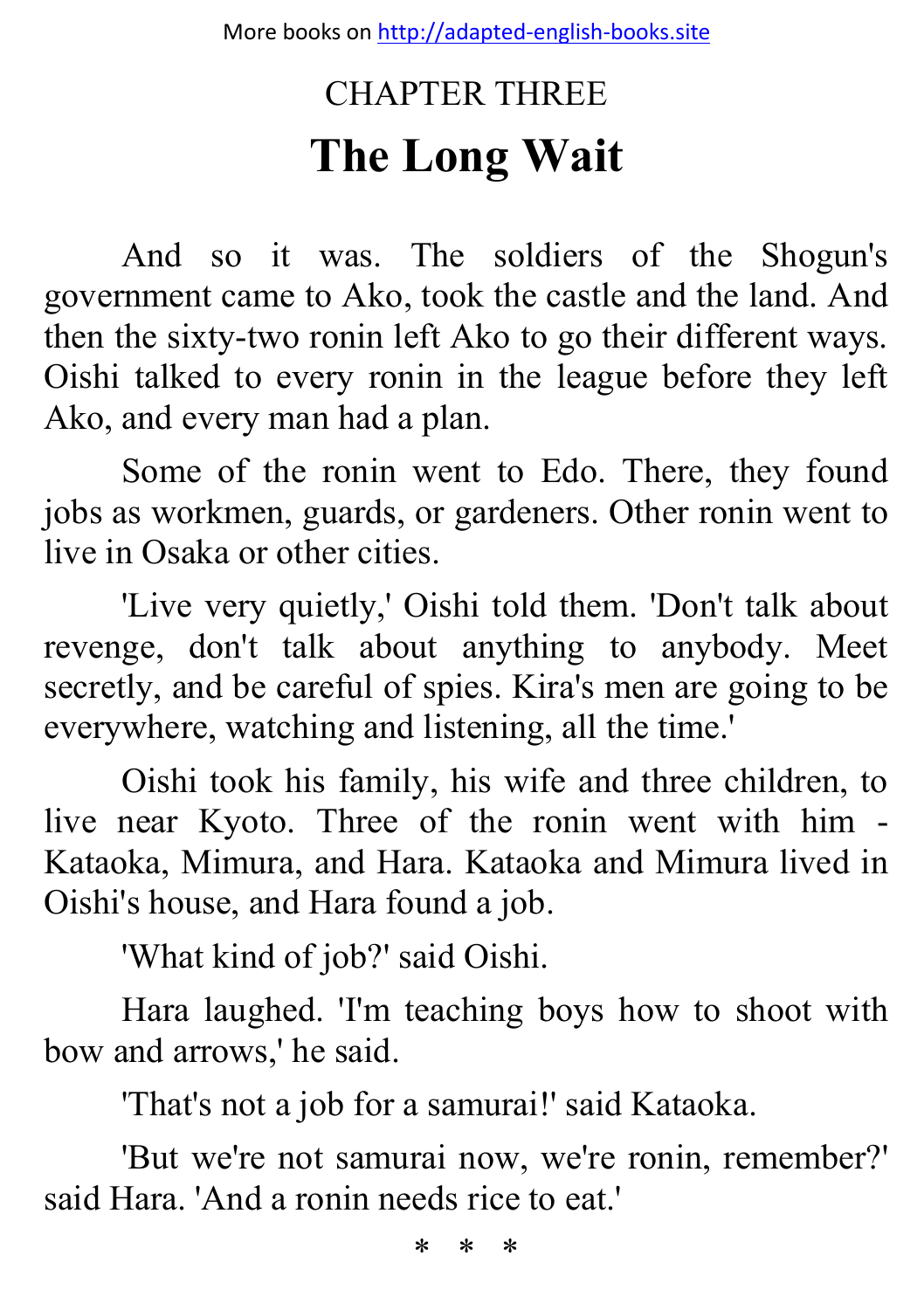Weeks went past, and weeks turned into months. Oishi began to live a very different life now from his old life as captain of the Asano samurai. Every day he went into the town, to the old houses down by the river. He made new friends, and spent his time with bad people. Often, he was out all night.

Kataoka and Mimura watched this, and they were not happy about it.

'Why does he go to these places?' said Mimura.

'Why don't you ask him?' Kataoka said.

'Not me!' Mimura said. 'He gets angry when you ask questions. He gets angry at bad news too. You remember when the news came about the seven ronin?'

Seven of the ronin from Ako did not want to be in the league against Kira any longer. The numbers were now down to fifty-five.

One day more news arrived - from one of the ronin in Edo. This man, Isogai, worked in the Shogun's palace gardens. He could watch government workers when they came and went, and sometimes he heard things. He sent this message to Oishi.

Lord Kira does not work in the palace now. His job is finished. People say that the Shogun is not pleased with him. Kira is living in his daimyo house, a big mansion near the Sumida river. Horibe says, can we attack him now?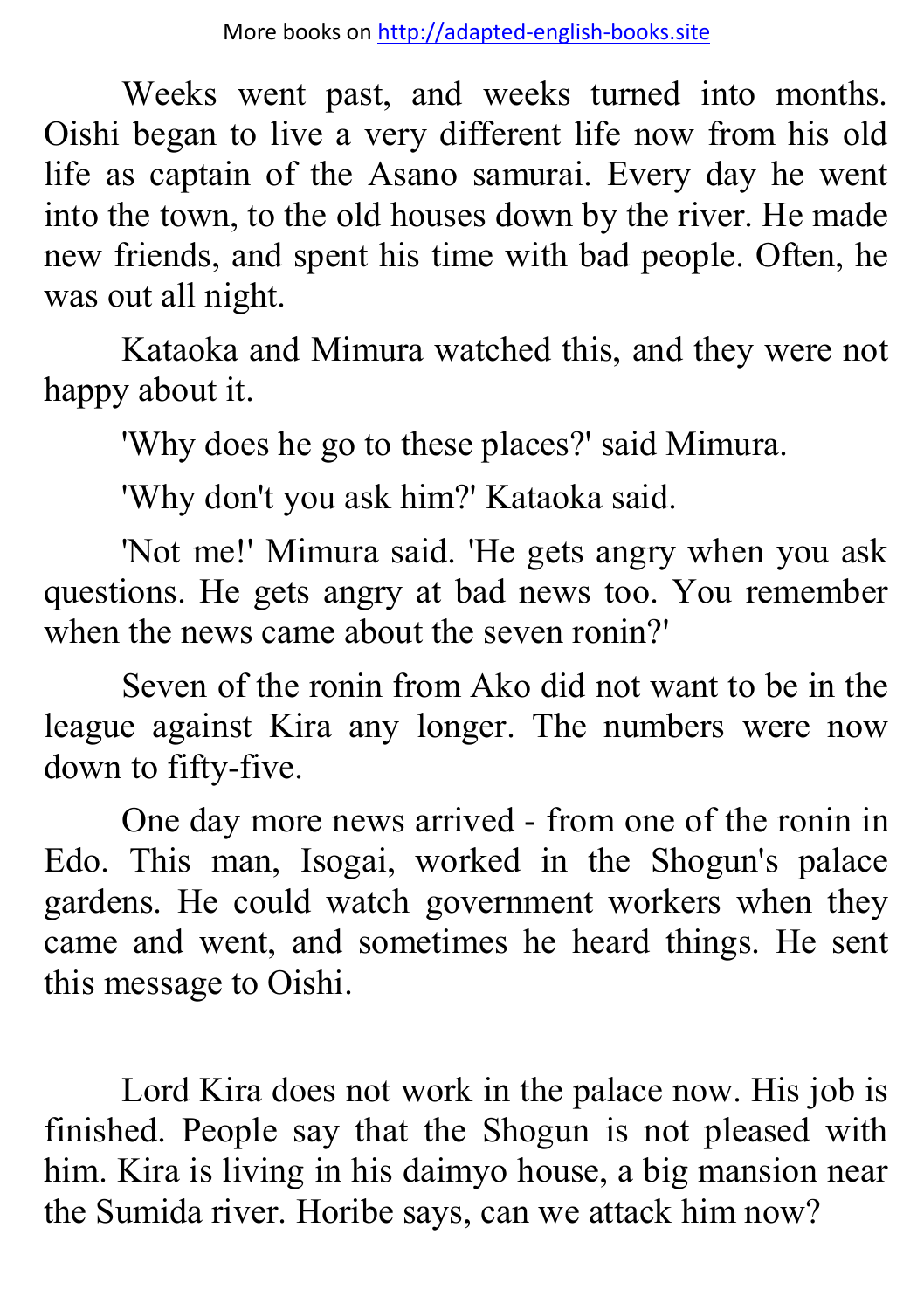Oishi suddenly came alive again. 'No, no, no! Not yet!' he said. 'I must go to Edo and talk to them. Kataoka, come with me. Mimura - stay here with my family.'

In Edo, Oishi met secretly with some of the ronin in the league. 'Listen,' he said. 'Kira's wife is from the Uesugi family, and they are very rich and powerful. There are many Uesugi guards around Kira's mansion, because he is still afraid of us. We can never get past all those guards with just fifty-five men. We must wait.'

'But how long?' said Horibe. 'Kira is an old man, and he could die any day! Where is our revenge then?'

'Begin planning,' said Oishi. 'Everybody has swords, but we need armour, spears, and bows and arrows. You can begin to find them, but secretly. And hide them well!'

Oishi and Kataoka went back to Kyoto, and again, Oishi spent his nights in the town with all kinds of bad men. People began saying that Oishi was a samurai without honour. Hara came to visit one day, and was angry.

'This is not good!' he said fiercely to Oishi. 'Where is your honour as a samurai?'

'Get out!' shouted Oishi. 'Get out of my house!'

Kataoka walked with Hara down the street.

'What's happening to him?' said Hara. 'Why is he doing this?'

'It's all right,' said Kataoka. 'Just go home, and wait.'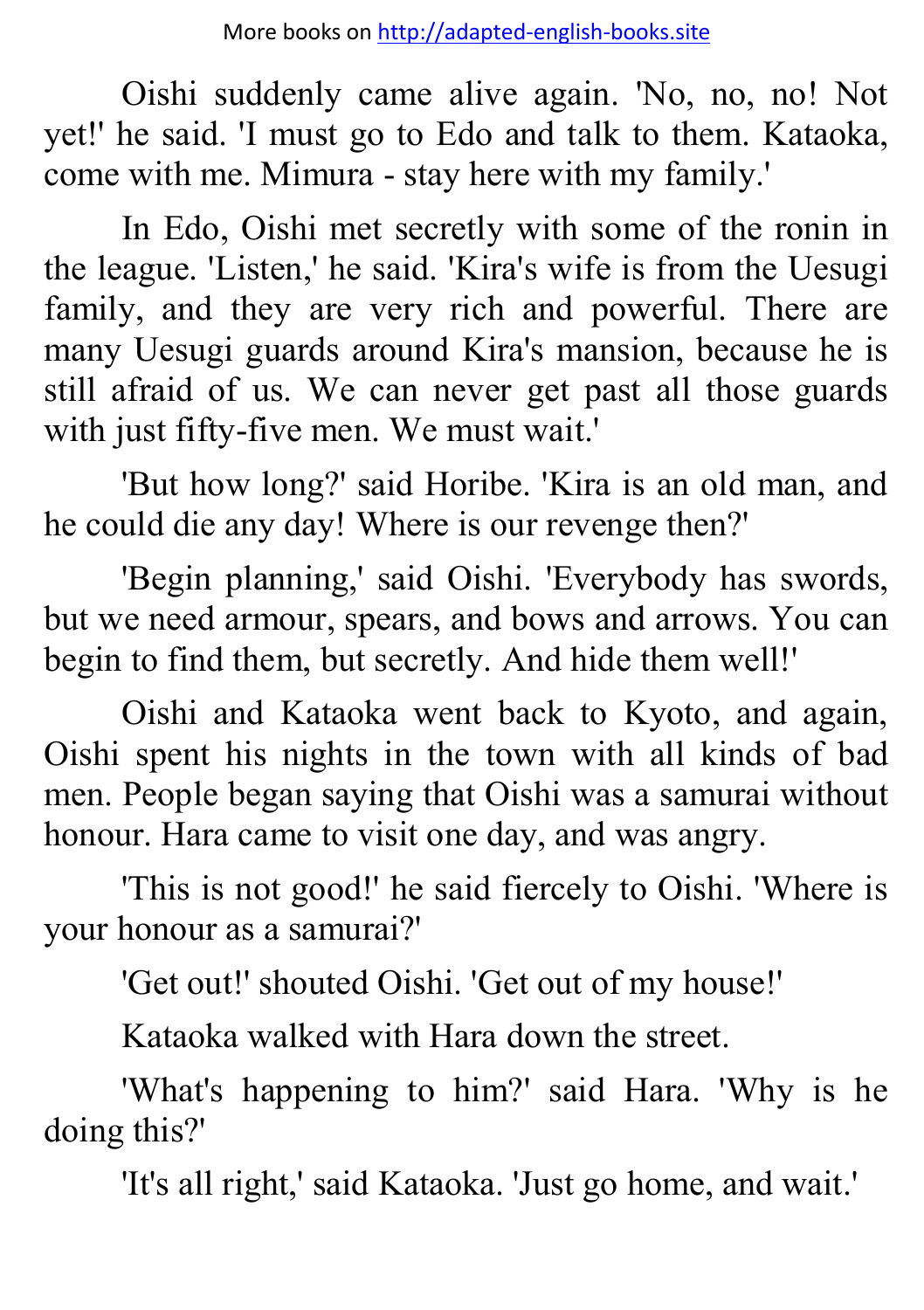It was not a happy house. When he was there, Oishi shouted at everyone - his wife, his children, Kataoka, Mimura, the house servants.

Mimura often went out walking in the town, to get away from the house and all the shouting. One dark night he saw the cook from Oishi's house at a street corner, talking to two men. When they saw him, they stopped talking, and the cook walked quickly away. Mimura crossed the street to look at the two men, but they turned away and went into a house. And in the light from the house doorway, Mimura saw something very interesting... He ran home at once with his news.

'Oishi, I think your cook is a spy for Kira! Those men had on their coats the sign of the Uesugi family. It was very small, but I saw it clearly in the light!'

'Ha!' cried Kataoka. 'What shall we do with this spying cook, Oishi? Kill him?'

Oishi smiled. 'Nothing,' he said.

'Nothing?' said Kataoka. 'We can't do "nothing"!'

'Oh yes, we can,' said Oishi. 'This is very good. We want this spy to send news back to Kira - the right kind of news. We know the cook is a spy, but the cook doesn't know that we know. So this is good for us. He can tell Kira that I am now a samurai without honour. And who is afraid of a samurai without honour?'

'Aaah!' said Mimura. 'I think I begin to understand.'

'Good,' said Oishi. 'At last.'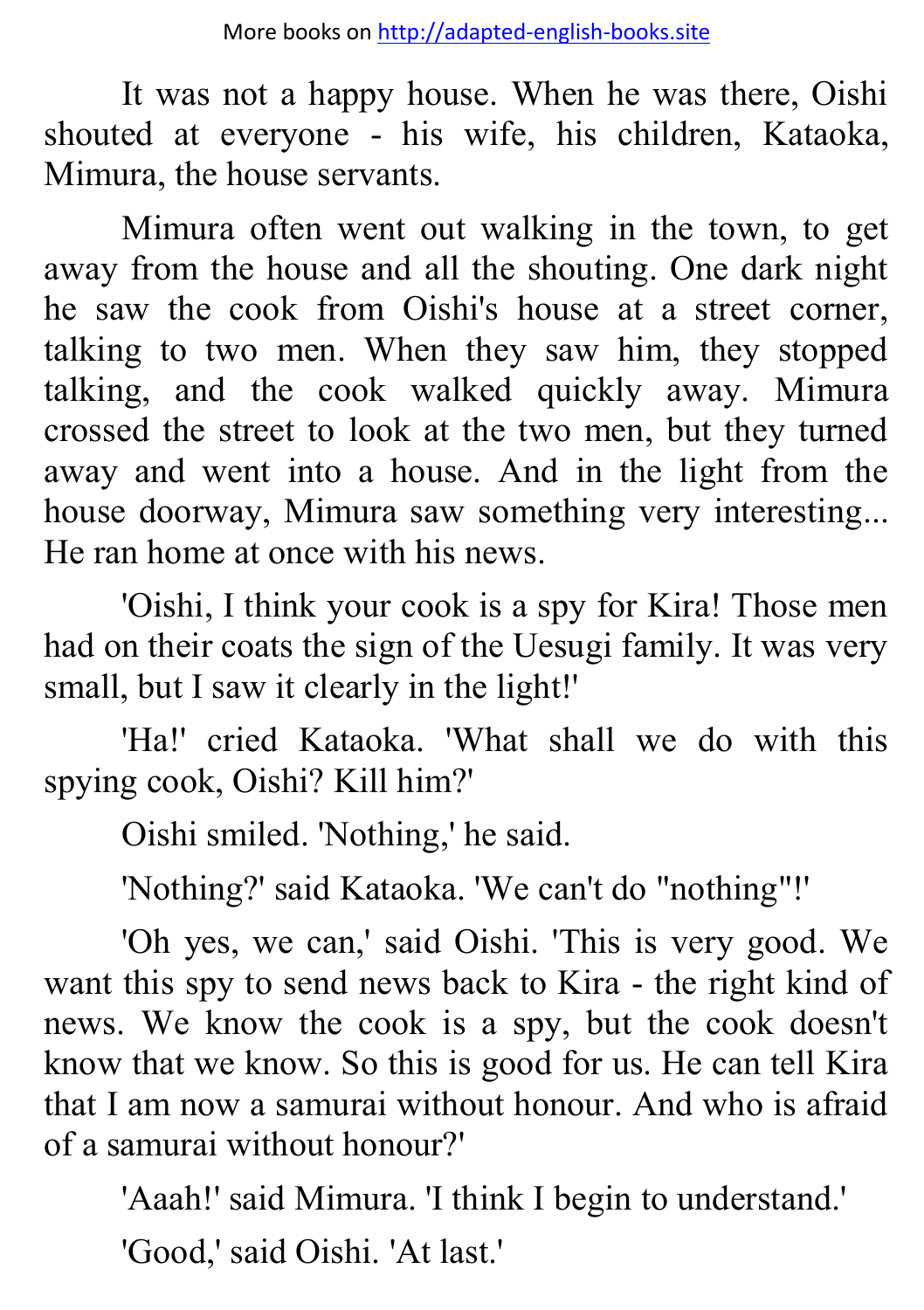Kataoka laughed.

'So,' Oishi said, 'when you talk in the house, be careful. Remember who is listening.' Suddenly, he began to shout at them. 'Get out! I'm going out into town, and nobody is going to stop me!'

Kataoka and Mimura left the room, smiling.

\* \* \*

Time passed. Spring 1702 came, and then summer. The death of Lord Asano of Ako was now more than a year ago. In the streets of Edo, there was no talk of revenge by the Asano samurai. They were just ronin, living here and there in different cities in Japan. Their captain, Oishi Yoshio, was without honour, and spent his time with bad men. Kira began to feel safer, and the Uesugi guards around his home went back to the Uesugi mansion across the river.

At the end of the summer Oishi came home late one night after an evening down by the river in Kyoto. When he came into the house, he shouted noisily.

'Riku! Riku! Where are you? Come here!'

Riku, his wife of twenty years, came quietly into the room, and Oishi began to shout at her.

'I'm tired of you - I don't want to see your face again. Go away! Leave my house! Go back to your father's house - our marriage is ended. I can find more beautiful girls in the town. Go!'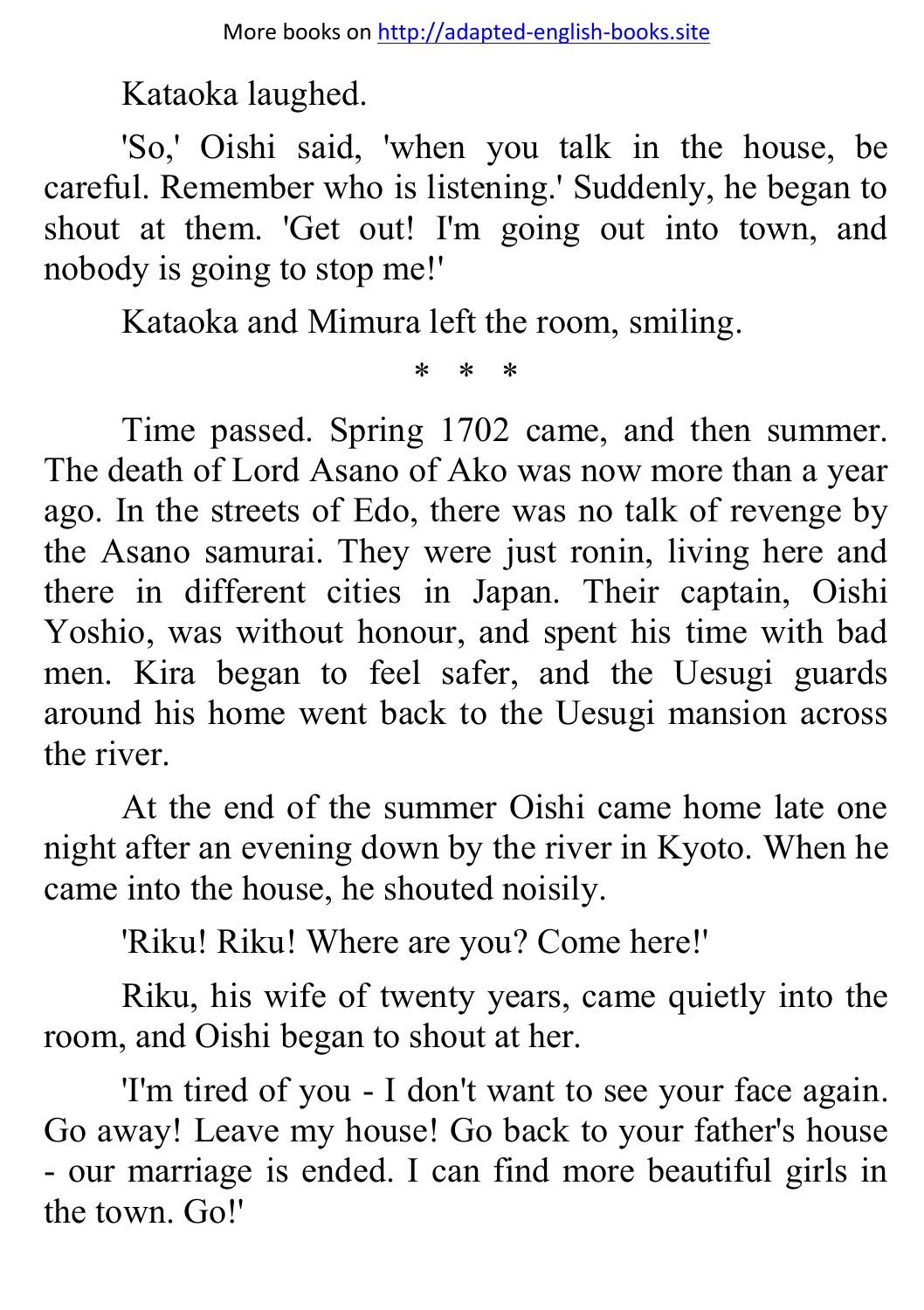Riku put her face in her hands and began to cry, very quietly. From the other side of the room, Oishi shouted some more. Riku did not move.

Then she said, very quietly, 'Must I go?'

Oishi came and stood in front of her. He put his mouth close to her ear, and spoke in a whisper.

'The time is coming. I don't want you here in this house when it happens. You know why. So I must send you away, back to your father. The government cannot do anything to you when you live in your father's house. That is best for you, and the children.'

Riku looked into his face. 'Yes, I understand. Do you want me to take all the children with me?'

They still spoke in whispers, because in that house the walls had ears.

'The younger children, yes,' said Oishi. 'But Chikara is fifteen, nearly sixteen now, and a man. He is ready to be a samurai. He can go with you, or he can stay with me. Ask him. Tell him to come and see me in the morning.'

Riku looked into his face one more time, then turned to go. Oishi put out his hand, and touched her face, just for a second. Then he, too, turned away.

That night he did not sleep. He sat for a long time in the dark, looking out at the stars in the night sky.

In the early morning his son Chikara found him there.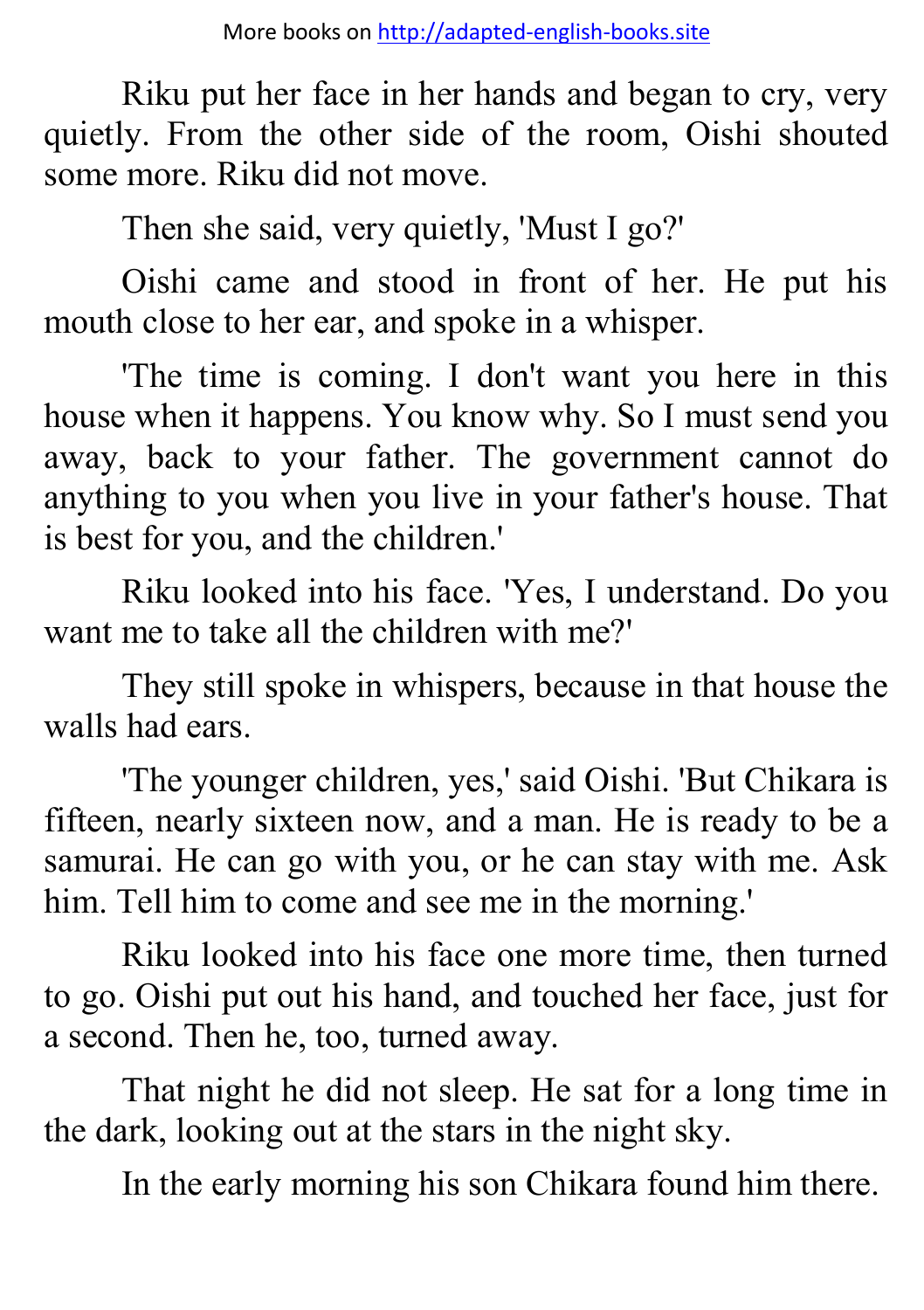'Father, I want to stay here with you. I want to be a samurai, and I am ready. I am a good swordsman now.'

Oishi put his hand on his son's shoulder. 'Good man,' he said. 'The league needs strong swordsmen like you.' He was silent for a minute. 'Did you say goodbye to your mother?' he asked.

'Yes,' Chikara said. 'She left an hour ago. She...' He did not finish.

'Yes. I know,' said Oishi. 'But this is the life of a samurai. Come - we have work to do.'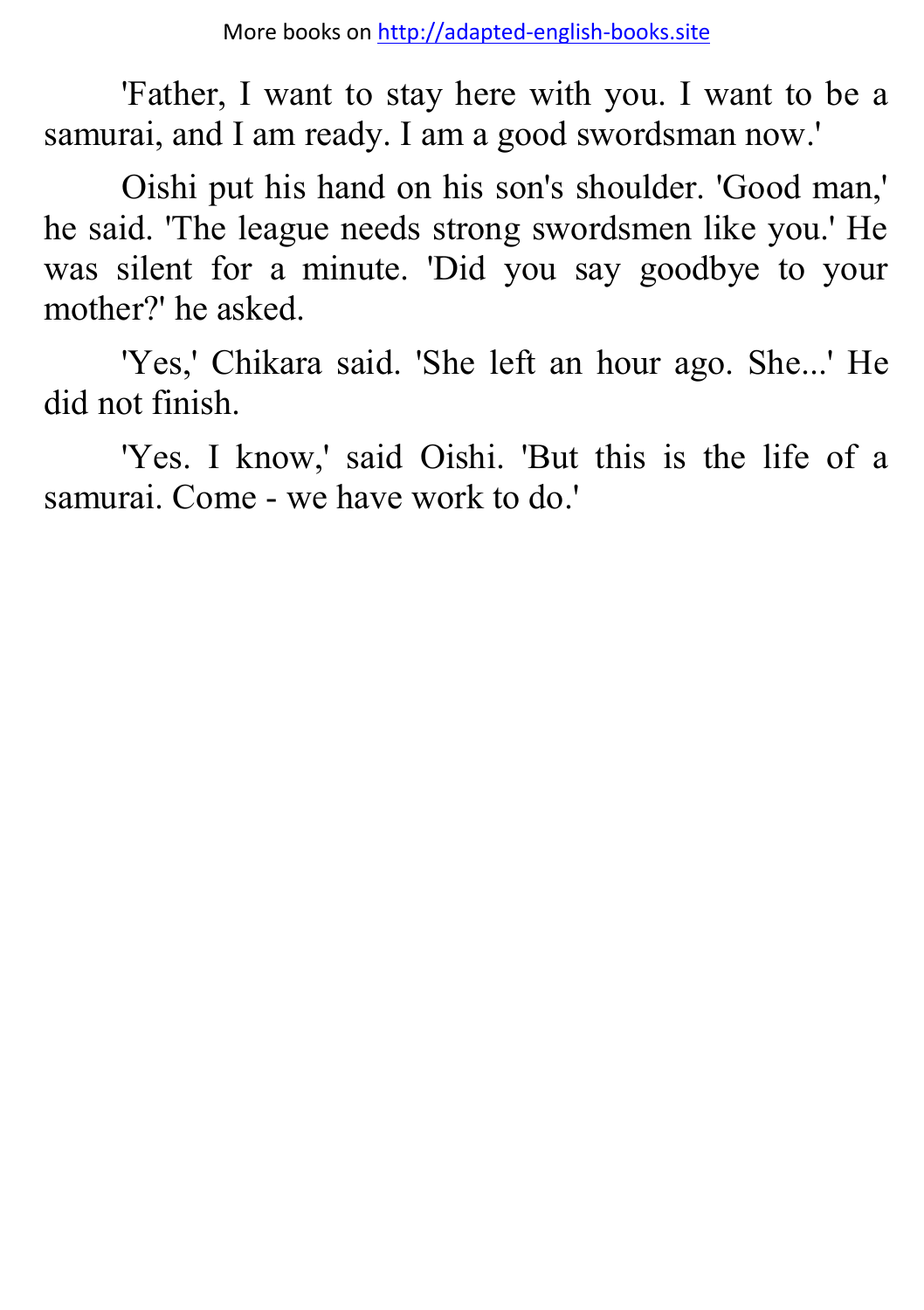## CHAPTER FOUR **The Attack**

Autumn came. The leaves turned yellow and gold, and fell from the trees. Oishi sent messages to the ronin, and one by one they began to arrive in Edo. They travelled at different times, and went to different 'safe houses' in the city. Oishi made the journey in November 1702. When he arrived in Edo, he called a meeting in a room above a noisy restaurant.

'Now you must decide, for the last time,' he told his men. 'Do you want revenge for Lord Asano, or not? Some of you, I know, have young children, or very old parents. Do those men want to leave the league? You can go with honour.'

Eight men left. There were now forty-seven ronin in the league. There were young men and old men - the youngest was Chikara, now aged sixteen, and the oldest was seventy-six. There were brothers, and some fathers and sons, like Oishi and Chikara.

In the weeks before the attack, many of the ronin wrote letters home to their wives and families - to say their last goodbyes.

They began to get ready. One ronin had a ground plan of Kira's mansion, and Oishi studied this very carefully. There were high walls around the house - 132 metres on the long side and 61 metres on the short side. There were two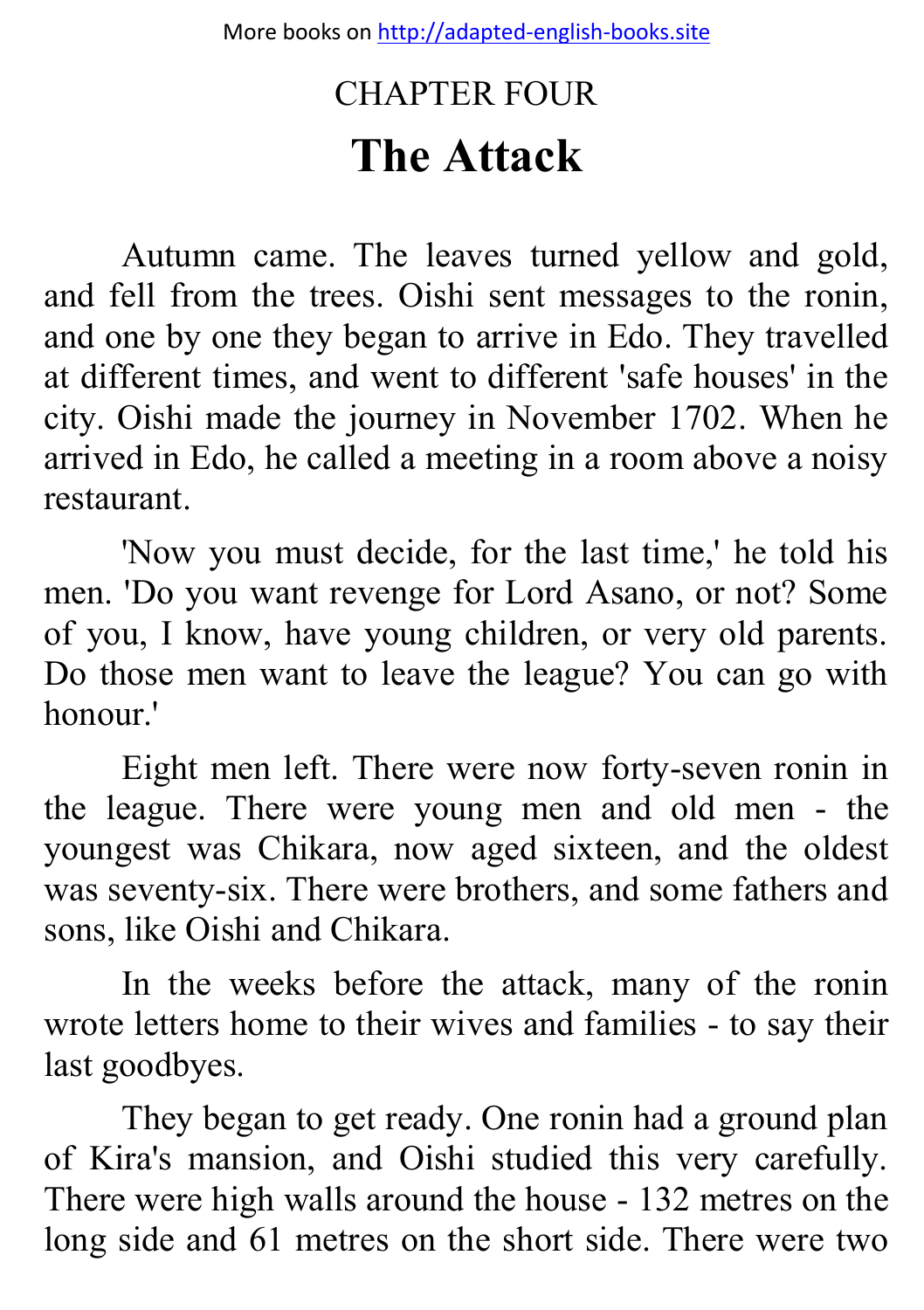gates, one in the east wall and one in the west wall. Inside the walls, there was a long building, with courtyards and gardens all around it.

'We need to go in at both gates at the same time,' said Oishi. 'We must have two groups of men, one to attack the front gate and one to attack the back gate.'

'Yes,' Yoshida said. 'And we must stop any servant from leaving the mansion. We don't want them to run across the river to the Uesugi and call for help.'

There were high walls around the mansion.

'How many people are living in Kira's mansion?' asked Hayami. 'And how many of them are samurai?'

'There are more than a hundred and twenty people inside those walls,' said Okuda. 'Perhaps about fifty of them are guards... We don't know how many samurai.'

'What about our weapons?' asked Oishi, looking at **Horibe** 

'The weapons are ready,' Horibe said. 'Everybody has their swords. We have spears for everybody too, and many bows and arrows. And we have armour.'

'Good,' said Oishi. 'So now we wait for the right time, when Kira is at home.'

\* \* \*

The right time came on December 14, 1702, a dark night with snow falling from the sky. The people of Edo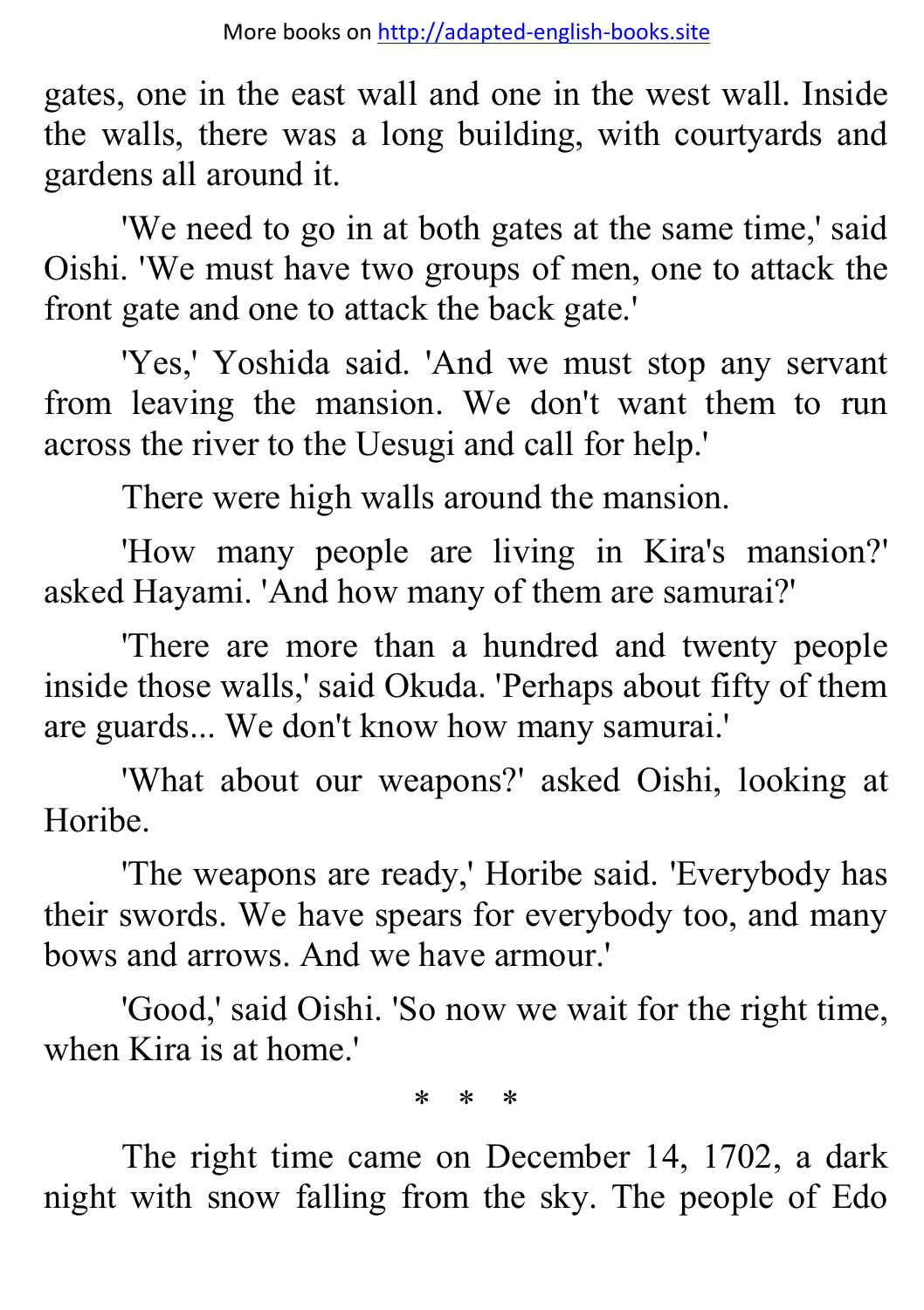slept quietly, warm in their houses, but the ronin put on their armour, took their weapons, and waited for midnight.

Before they left, Oishi spoke to his men.

'At last we can finish our work for Lord Asano, and take revenge for his death, now nearly two years ago. We are here to kill Lord Kira Yoshinaka. We must fight his guards and his samurai, yes, and kill them, but do not kill women and children. We are not here to do that. And remember, you all have a whistle. When you find Lord Kira, blow your whistle.'

Then the forty-seven ronin went silently through the snow to Lord Kira's mansion. Oishi and Hara took their group to the front gate, and Yoshida with Oishi's son Chikara took their group of men to the back gate.

Outside the mansion they put signs in the streets:

WE, THE RONIN FROM AKO CASTLE, ARE TAKING OUR REVENGE ON KIRA YOSHINAKA TONIGHT, FOR THE DEATH OF OUR DAIMYO, LORD ASANO NAGANORI. WE ARE NOT NIGHT THIEVES AND DO NOT PLAN TO ATTACK OTHER PEOPLE. YOU ARE SAFE IN YOUR HOUSES.

Later, when the neighbours came out into the streets, they saw the signs, and went back into their houses. They did not like Lord Kira, and so did nothing to help him.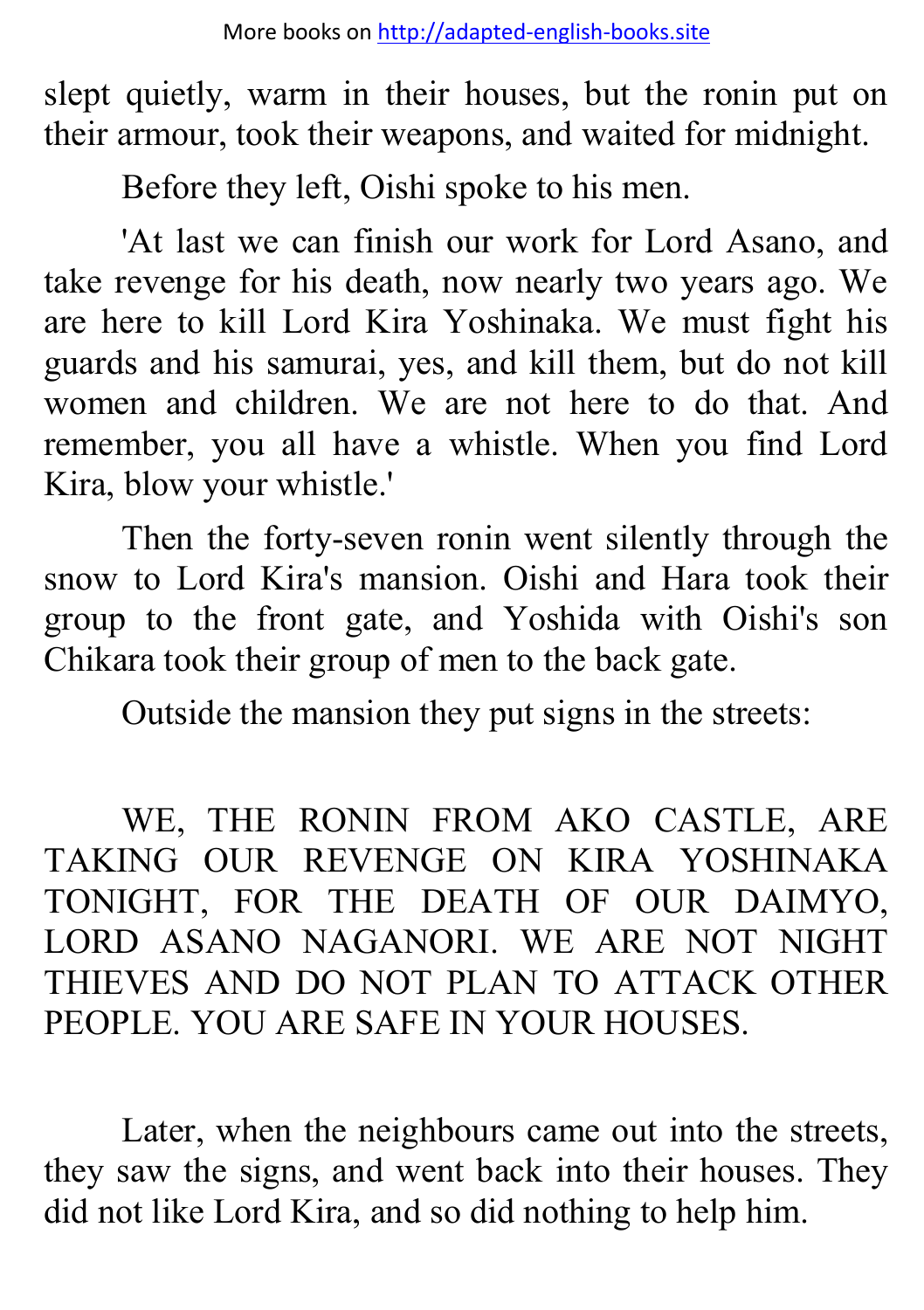At the front gate, four men climbed over the wall, and went silently into the guardroom. They fought the guards and tied them up. Then they broke down the gate from the inside, and Oishi and his men came into the courtyard. At the same time, at the back gate, Yoshida and Chikara and their men climbed over the wall into the back courtyard. They tied up the guards there; then waited quietly in the snow.

Before the attack began, Oishi sent four men up onto the walls with bows and arrows. The great mansion was still dark and silent, and Oishi whispered his orders.

'Lord Kira's servants are going to try and run away to get help,' he said. 'Watch carefully, and shoot them down at once. Nobody must leave!'

Now everything was ready, and Oishi beat his drum loudly. The sound of the drum told the men at both gates to start the attack at the same moment. The ronin ran through the courtyards and gardens, and broke into the house at the front and the back.

By now, everybody in the mansion was awake, and Lord Kira's men, still in their nightclothes, came running with swords and spears and knives. Suddenly, the night was full of noise - men shouting, the sound of sword against sword, the cries of women and children...

In the great front room of the mansion, the fighting was very fierce. Three of Kira's samurai, all famous swordsmen, fought for a long time, and Oishi's men could not get past them into the rooms behind. But the ronin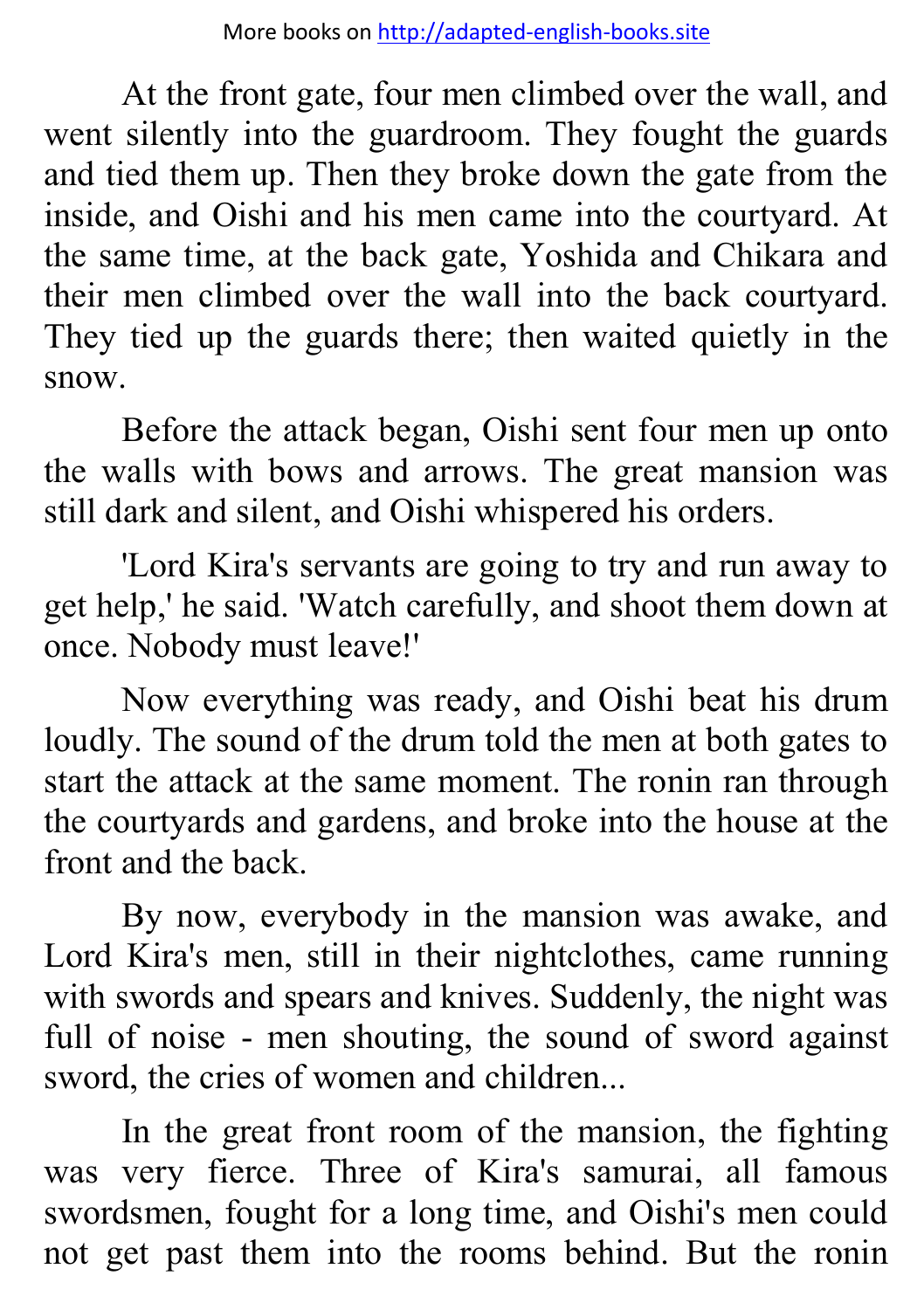fought hard too, and in the end Hara and two other ronin killed the three samurai. Then Oishi's men moved on into the next rooms.

At the other end of the long mansion, the fighting was also fierce. One of Kira's samurai attacked Yoshida, and jumped in under Yoshida's sword arm with his knife. Yoshida fell back, but Horibe was right behind the samurai, and cut him down with his long sword. Then the two ronin moved on into the next room.

Soon there was fighting in every room. Lord Kira's men fought bravely, but the ronin were fierce and deadly. Many men died, and some were hurt, but not one of the ronin died that night.

In every room Oishi and his men looked for Lord Kira, but he was never there. At last the two groups of ronin met in the middle of the mansion, and the fighting came to a stop. Seventeen of Kira's guards and samurai were dead, and the others ran away. Women and children sat in the corners of rooms, crying.

Oishi called out to Yoshida, 'Kira? Where is he?'

'I don't know,' called Yoshida. 'He wasn't in the rooms at the back of the house when we came through.'

'What about the family living rooms?' called Horibe. 'Let's look in there again.'

'We can't lose Kira now!' shouted Okuda. 'Come on!'

The ronin began to feel afraid. Where was Lord Kira? Was he still in the mansion somewhere? Or did he escape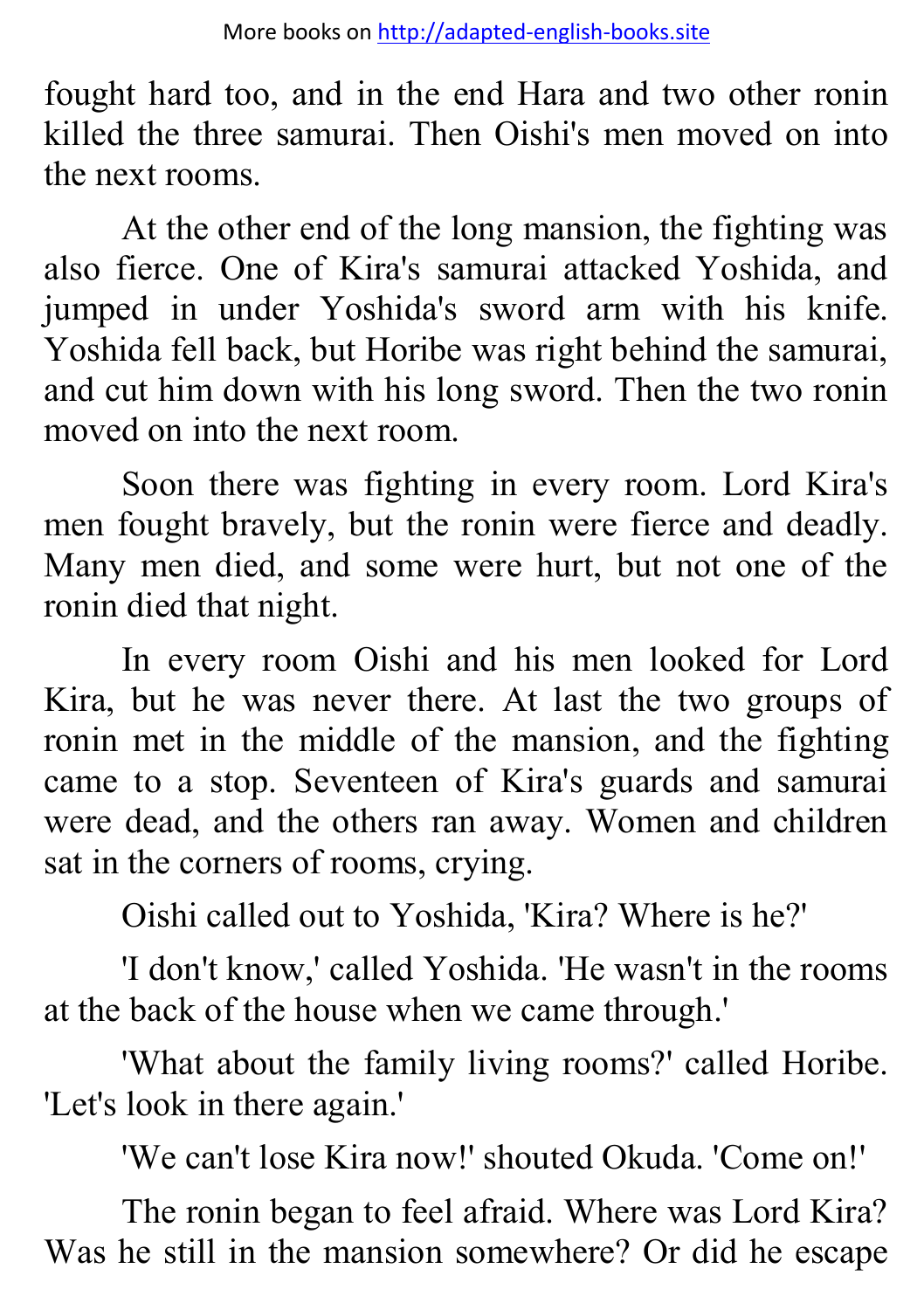when the fighting began? They ran through the family rooms, looking everywhere. In Kira's sleeping-room Oishi put his hand on the bed-clothes.

'They're warm!' he shouted. 'The bed-clothes are still warm - he was here not long ago! Find him!'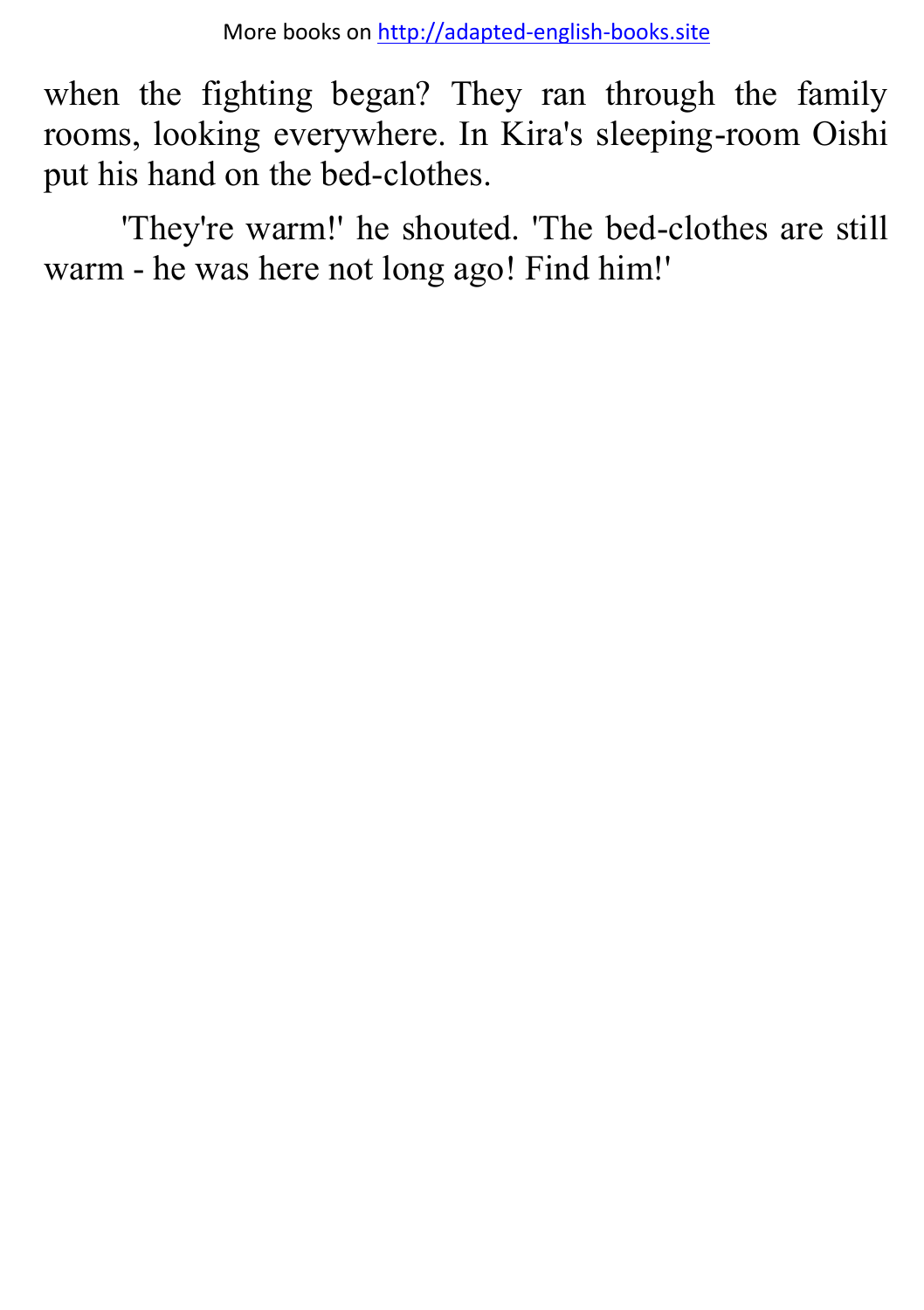# CHAPTER FIVE **The Revenge**

Oishi sent his men, in four groups, to look everywhere - in the house, the kitchens, the gardens, the courtyards, the guardrooms, under the floors...

In the courtyard by the north wall, three of the ronin found a wood store. One of them, Hazama, went inside, and pushed his spear deep into the wood. There was a sudden cry, from under the wood. Immediately, the three ronin began to pull the wood out, and very quickly they found an old man, dressed in white nightclothes.

'Old man, what is your name?' said Hazama.

The old man said nothing. He sat on the snowy ground, with his hands over his face.

'It's him,' said one of the ronin. 'Quick - blow your whistle.'

When they heard the whistle, all the ronin came running, with Oishi at the front.

Oishi carried a light, and held it near the old man's face. 'Yes, it's Kira,' he said to his men. 'See - here, on his head, that old cut. It was a cut made by a sword... Lord Asano's sword. It's in the right place.'

Oishi stood up, and bowed deeply to the old man.

'Lord Kira Yoshinaka, we are the samurai of Asano Naganori. We are loyal men, loyal to our master, and so we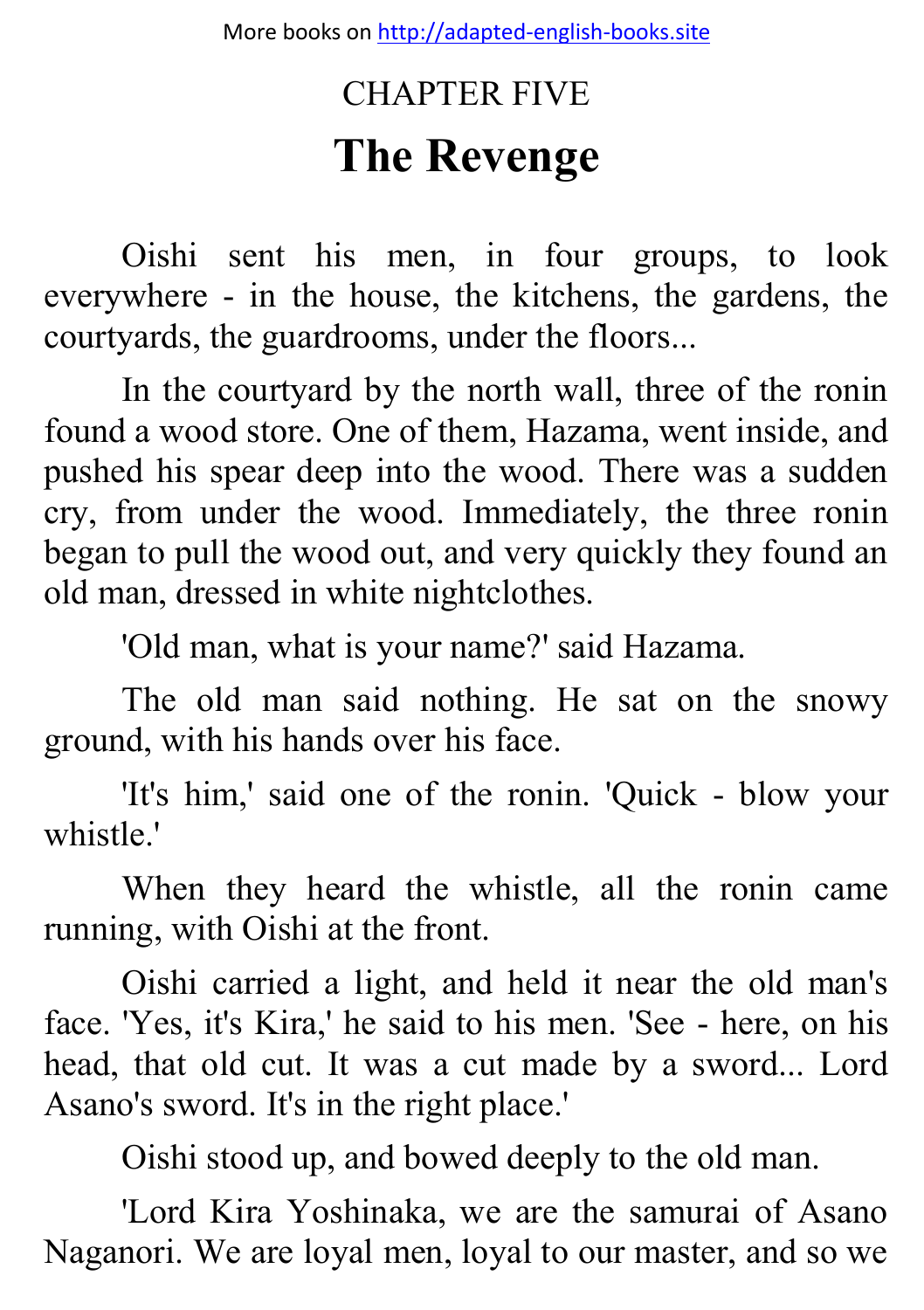are here tonight to take revenge for his death. Lord Asano committed seppuku, and so we ask you, Lord Kira, to commit seppuku too - to die bravely, with honour.'

On the ground in front of Kira, Oishi carefully placed a long knife.

'Here, Lord Kira, is a knife. Lord Asano's knife.'

But the old man did nothing. He sat on the ground, shaking from head to toe, not speaking. Again and again, Oishi asked him to commit seppuku. Again and again, he showed him Lord Asano's knife. But Lord Kira did not move or put out his hand to take the knife. He did not want to take the road to death with honour.

At last, Oishi Yoshio stood up. He bowed again to Lord Kira; then he drew his sword and cut off Lord Kira's head. The ronin put a coat around the head and tied it to a spear. It was three o'clock in the morning, and their long wait for revenge was finished.

'And now,' said Oishi, 'we must leave at once and take the head to Lord Asano's grave at Sengaku-ji. We must do this last thing for Lord Asano, and then we are ready for death.

'But before we leave,' he said, 'we must put out the house fires. We don't want to start a fire in the city.' The house was full of dead bodies and crying women, and there was no one to take care of things. Edo was a city of buildings made of wood, and fire was a terrible danger.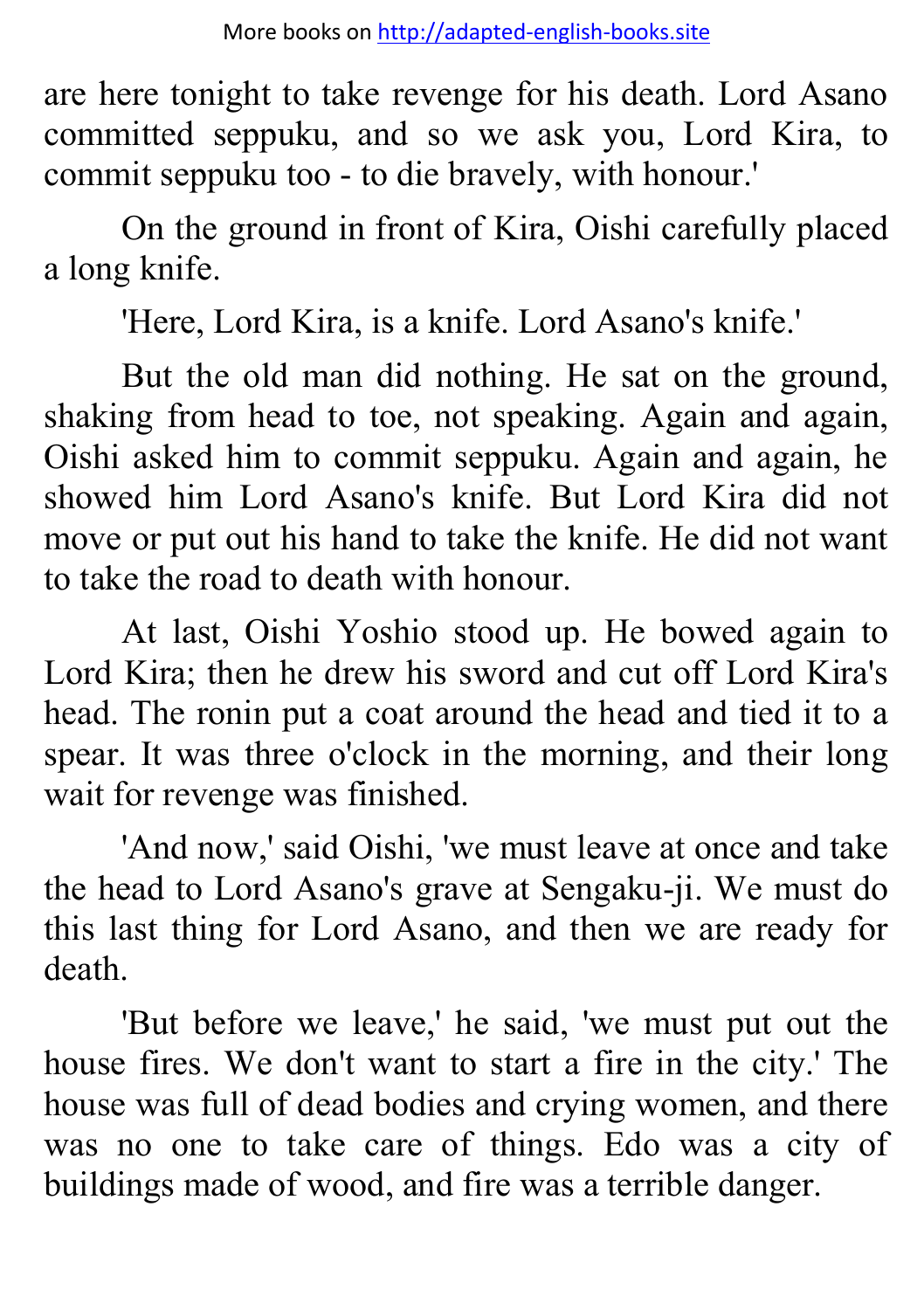They put out the fires, and forty-six ronin left the mansion. The forty-seventh ronin, a young man called Terasaka, was now on his way to Hiroshima. Oishi sent him there to take the news of the attack to Daigaku, the brother of Lord Asano.

Two of the ronin carried the spear with Lord Kira's head, and Oishi walked in front, with Yoshida on one side and Chikara on the other side.

They began their long walk to Sengaku-ji. And in the streets of Edo, people came out of their houses to watch.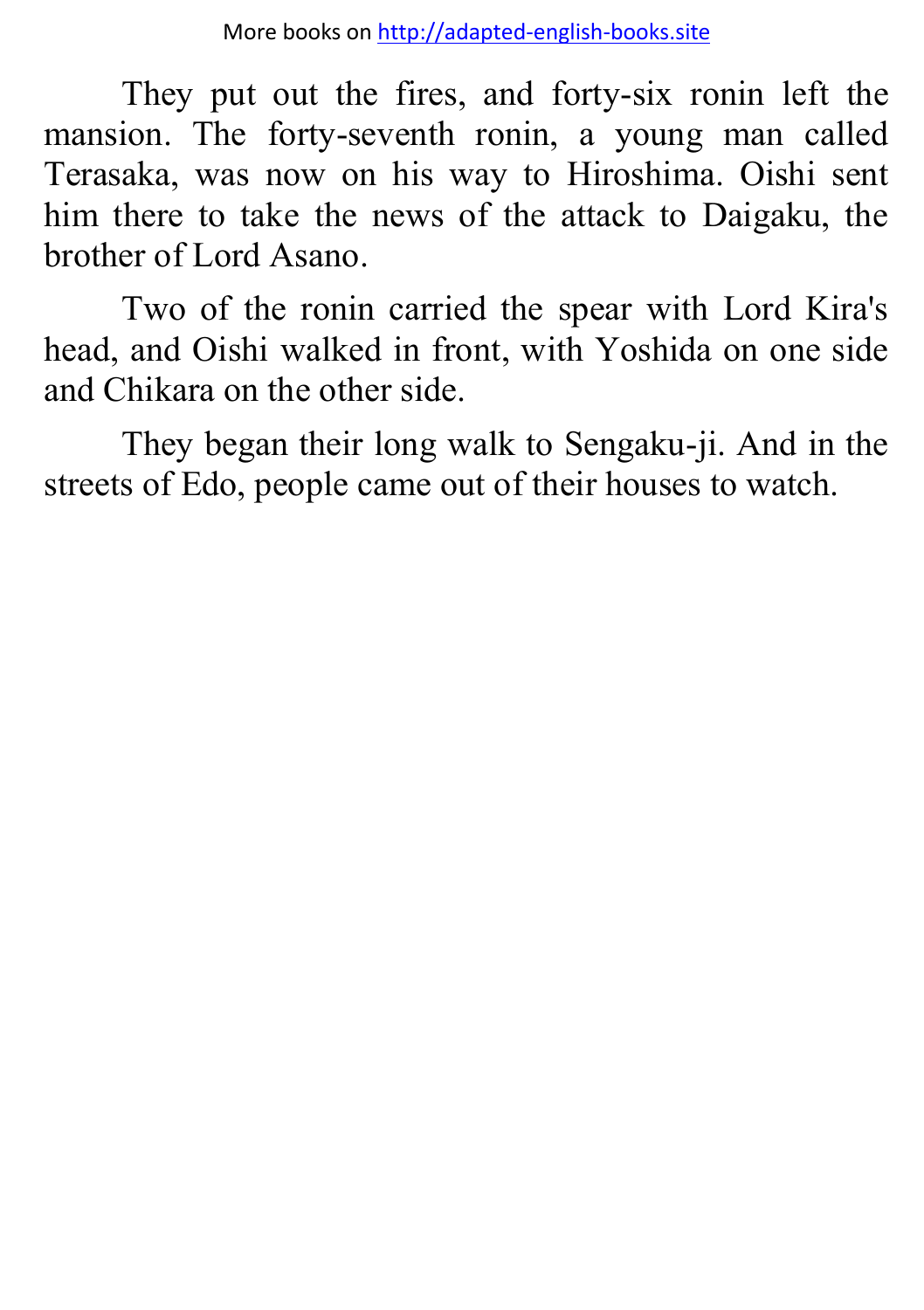# CHAPTER SIX **The Punishment**

The Asano family graves were next to the temple at Sengaku-ji, and it was a ten-kilometre walk there from Kira's mansion. The ronin were afraid of attack from the Uesugi guards, so they kept away from Edo Palace and walked on the eastern side of the Sumida River until the Eitai bridge. Then they crossed the river. Oishi sent two of the ronin to Edo Palace, to take the news of the ronins' revenge to the government.

In the first light of day more and more people came out into the streets - talking and whispering about the killing of Lord Kira and the revenge of the forty-seven ronin. The news ran like fire through the city.

And the people liked the news. 'What brave men!' they said. 'What loyal samurai! These ronin waited nearly two years to take their revenge! That is the samurai code! They are true samurai, like in the old days.'

The ronin passed Zojo-ji temple, and began to climb the hill to Sengaku-ji. When they arrived at the temple, they washed Lord Kira's head in the well (you can see the well to this day at Sengaku-ji).

Then, slowly and carefully, Oishi placed the head in front of Lord Asano's grave. The forty-six ronin kneeled before the grave, and Oishi spoke these words: 'For many years, Lord Asano, we served you, we ate your food, we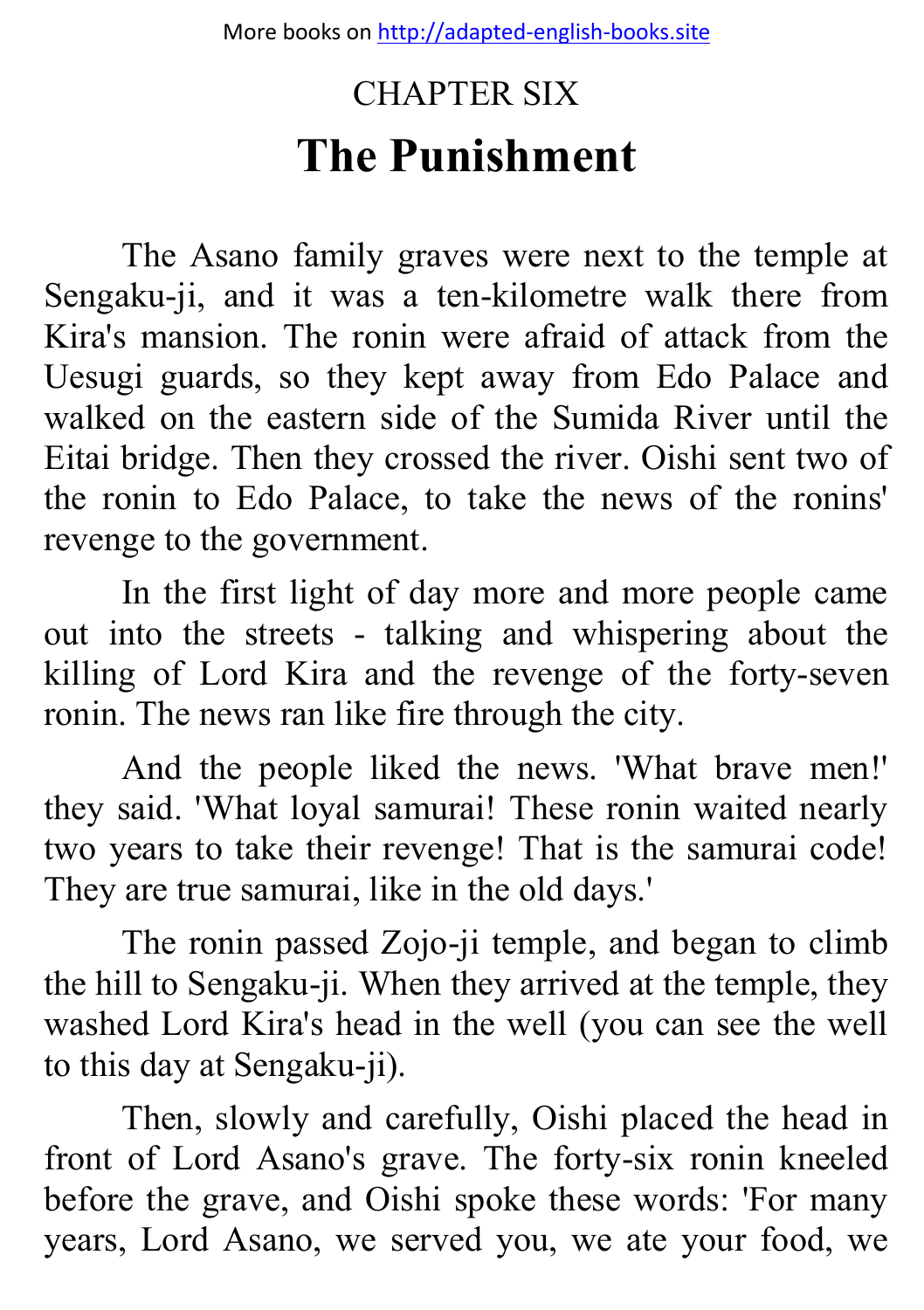lived in your castle. You tried to kill your enemy, but you lost your life. We could not live under the same sky as your enemy. Last night we finished your work, and took revenge for your death.

'Young and old, we, the ronin of Ako, are your loyal servants. We serve you, by sword and by spear, in life and in death.'

\* \* \*

For two days Kira's head lay on Lord Asano's grave at Sengaku-ji. Then the temple priests took it away and sent it back to his family.

The Shogun's officers arrested the forty-six ronin and took them to the mansions of four different daimyo. There, the ronin waited to hear their punishment. Oishi, with sixteen of his men, went to the Hosokawa mansion near Sengaku-ji. To honour them, 1,400 samurai walked with them through the snowy streets, and the people of the city watched.

Now came a difficult time for the Shogun and the government. Killing was a crime, and in those days the punishment for that crime was to cut off the head. But a death like that was a death without honour.

Many people said this: 'The ronin are good samurai brave men, loyal to their master. They were right to kill Kira and to take revenge for their lord's death. They followed the samurai code of honour, so they must have a samurai death.'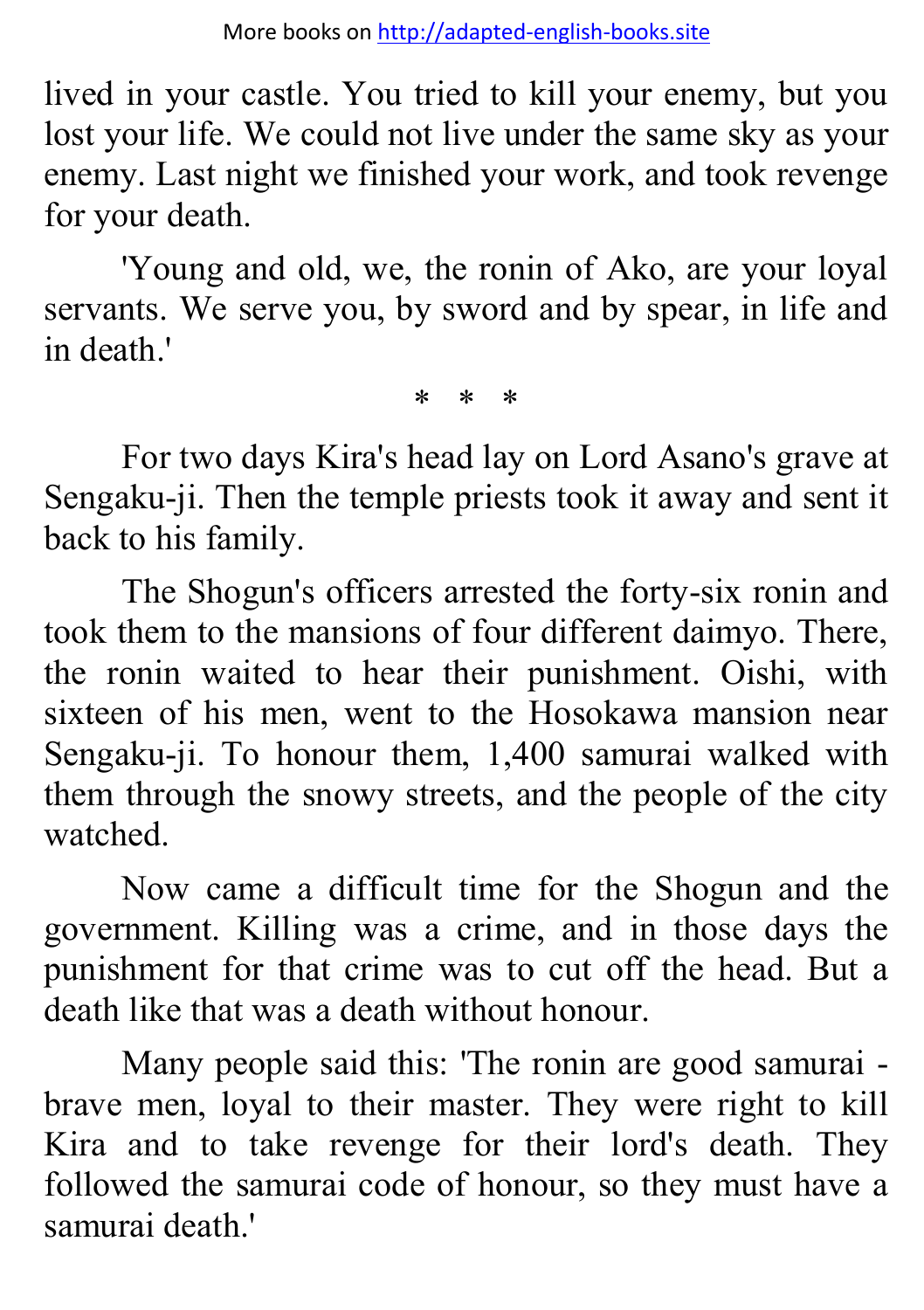But other people thought differently, and said this: 'Lord Asano attacked Lord Kira in the palace, and Asano died because of this crime. Lord Kira did not kill him, so there was no need for revenge. This was not a revenge killing, and the ronin are just killers. So they must die a killer's death.'

The government could not agree on the punishment. For weeks they talked and argued, asked this person and that person, talked and argued again. The ronin waited quietly in the four daimyo houses. They waited for death, one way or another.

At last, one day in March 1703, many weeks after the death of Kira, the order came from the Shogun's palace. The ronin must die, but because of their loyalty to their lord, they could die the samurai death. They could commit seppuku and keep their honour as samurai.

That same day, in the four daimyo mansions, the ronin got ready for death. One by one, in the courtyards of the mansions, the forty-six ronin committed seppuku. Their bodies were put in graves at Sengaku-ji temple, close to their master, Lord Asano Naganori.

The forty-seventh ronin, Terasaka, arrived back from Hiroshima after the death of the other ronin. He went at once to Edo Palace, and asked for the same death as the other ronin. But he was a young man, and the Shogun felt sorry for him. So Terasaka did not commit seppuku. He lived to the great age of eighty-three, but when he died, he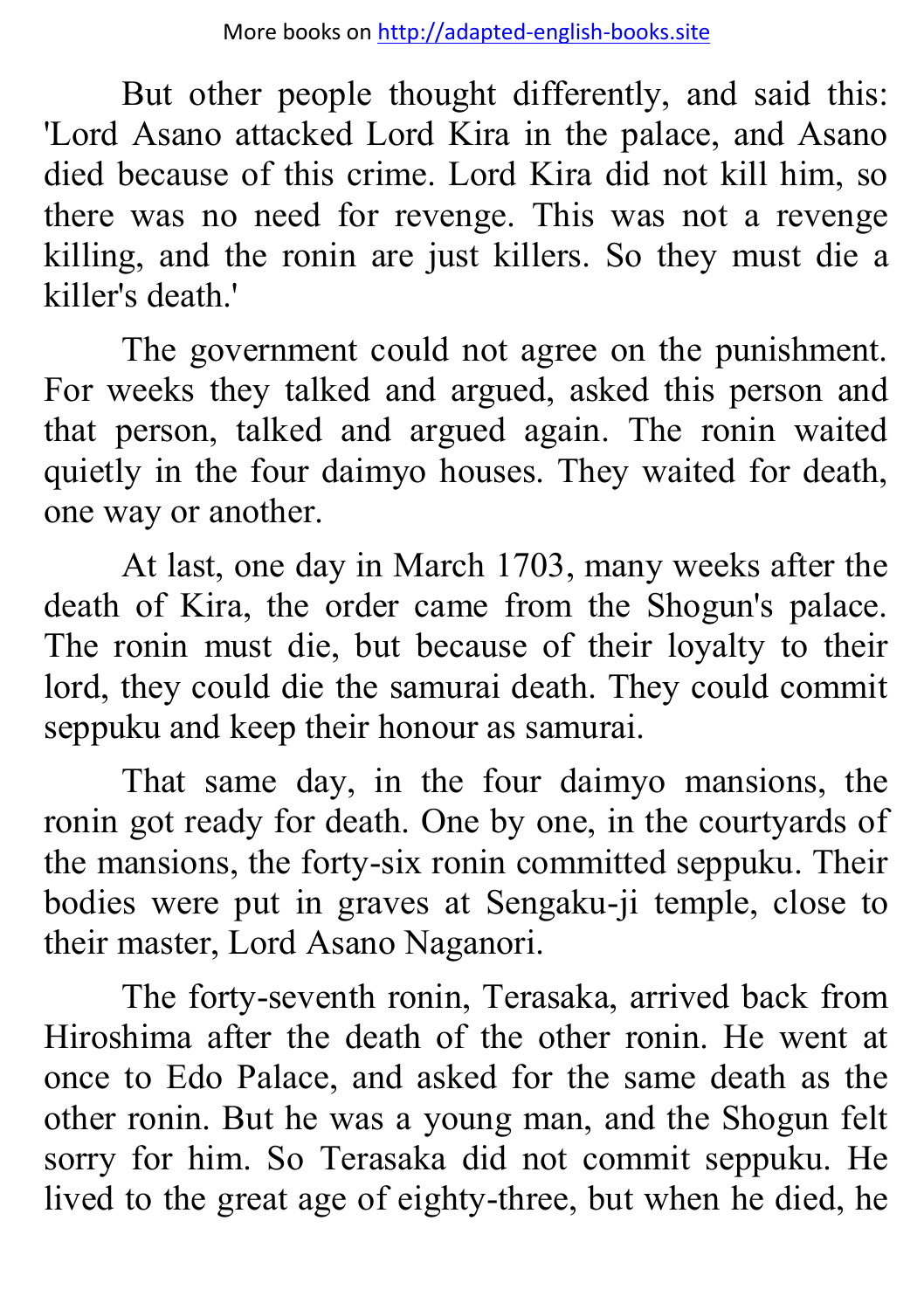More books o[n http://adapted-english-books.site](http://adapted-english-books.site/)

wanted to be with the other ronin. So his grave is the fortyseventh grave at Sengaku-ji.